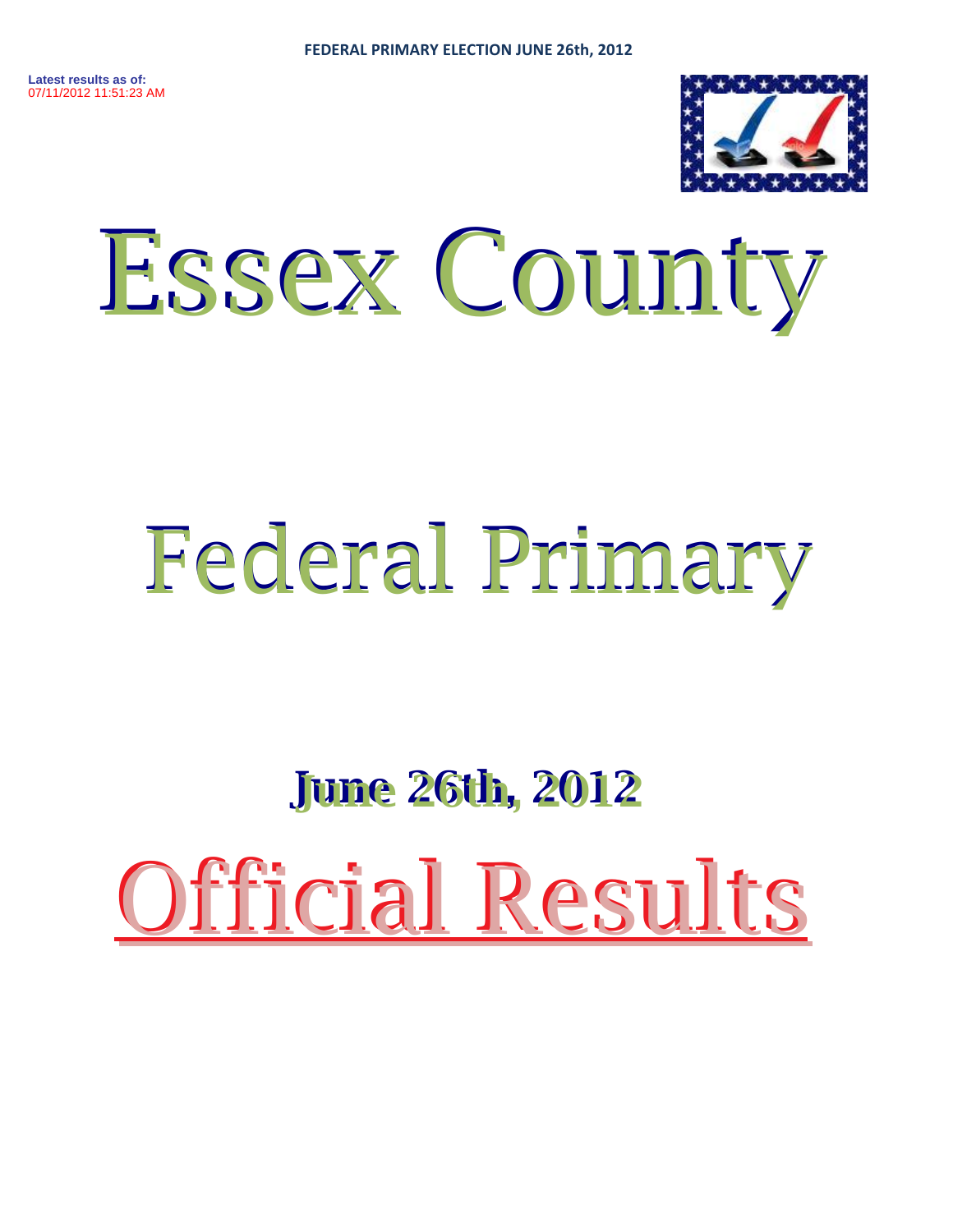# UNITED STATES SENATOR

| Wendy Long:            | 633 | <b>REPUBLICAN</b> | $70.26$ % |      |
|------------------------|-----|-------------------|-----------|------|
| <b>Bob Turner:</b>     | 204 | <b>REPUBLICAN</b> | $22.64$ % |      |
| <b>George Maragos:</b> | 64  | <b>REPUBLICAN</b> | 7.1       | $\%$ |

| Kellie A. Greene:  | 278 | REPUBLICAN         | $28.63$ % |  |
|--------------------|-----|--------------------|-----------|--|
| Matthew A. Doheny: | 693 | REPUBLICAN 71.37 % |           |  |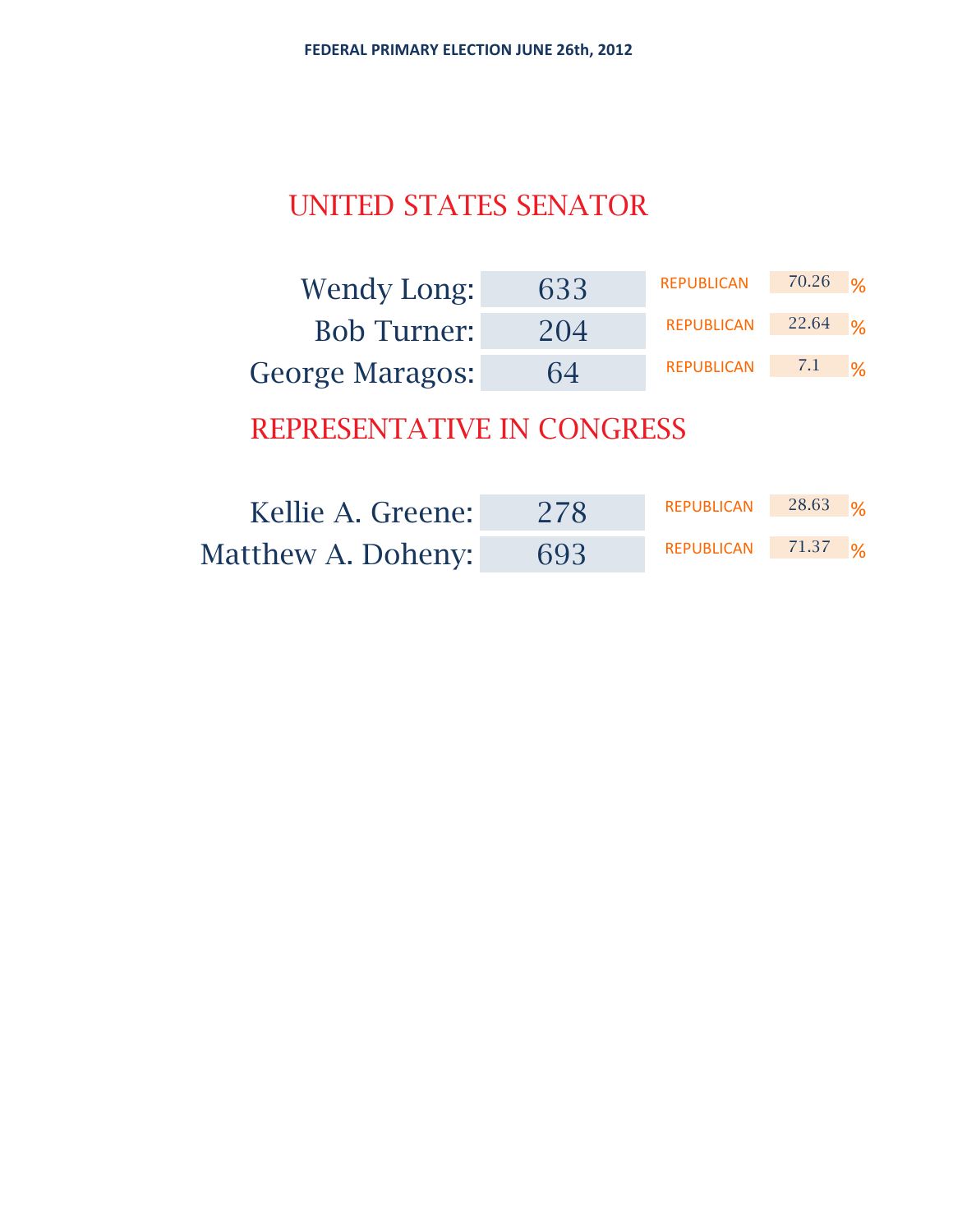## Elec Yr: 2012 Town: CHESTERFIELD Assy Dist 114th - Cong Dist 21st STATEMENT OF CANVASS of Votes Cast at the Federal Primary Election Held June 26, 2012

#### UNITED STATES SENATOR

| 1B: Wendy Long     |  |
|--------------------|--|
| 2B: Bob Turner     |  |
| 3B: George Maragos |  |

#### REPRESENTATIVE IN CONGRESS

| 4B: Kellie A. Greene  |  |
|-----------------------|--|
| 5B: Matthew A. Doheny |  |
|                       |  |

## Town: CHESTERFIELD ED: 1

#### UNITED STATES SENATOR

| 1B: Wendy Long     |  |
|--------------------|--|
| 2B: Bob Turner     |  |
| 3B: George Maragos |  |

#### REPRESENTATIVE IN CONGRESS

| 4B: Kellie A. Greene  |  |
|-----------------------|--|
| 5B: Matthew A. Doheny |  |

### Town: CHESTERFIELD ED: 2

#### UNITED STATES SENATOR

| 1B: Wendy Long     |  |
|--------------------|--|
| 2B: Bob Turner     |  |
| 3B: George Maragos |  |

| 4B: Kellie A. Greene  |  |
|-----------------------|--|
| 5B: Matthew A. Doheny |  |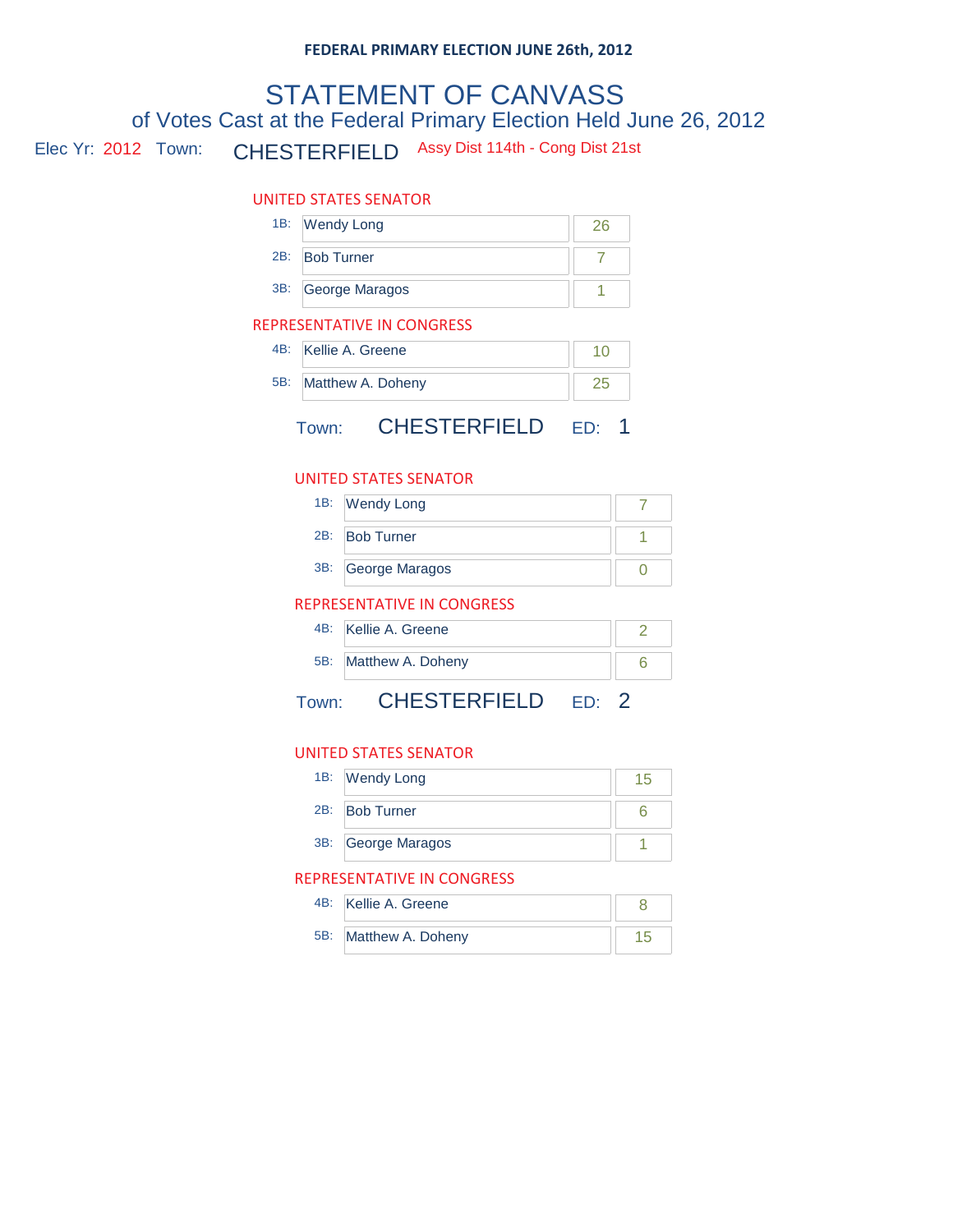Town: CHESTERFIELD ED: 4

#### UNITED STATES SENATOR

|     | 1B: Wendy Long     |  |
|-----|--------------------|--|
| 2B: | <b>Bob Turner</b>  |  |
|     | 3B: George Maragos |  |

| 4B: Kellie A. Greene  |  |
|-----------------------|--|
| 5B: Matthew A. Doheny |  |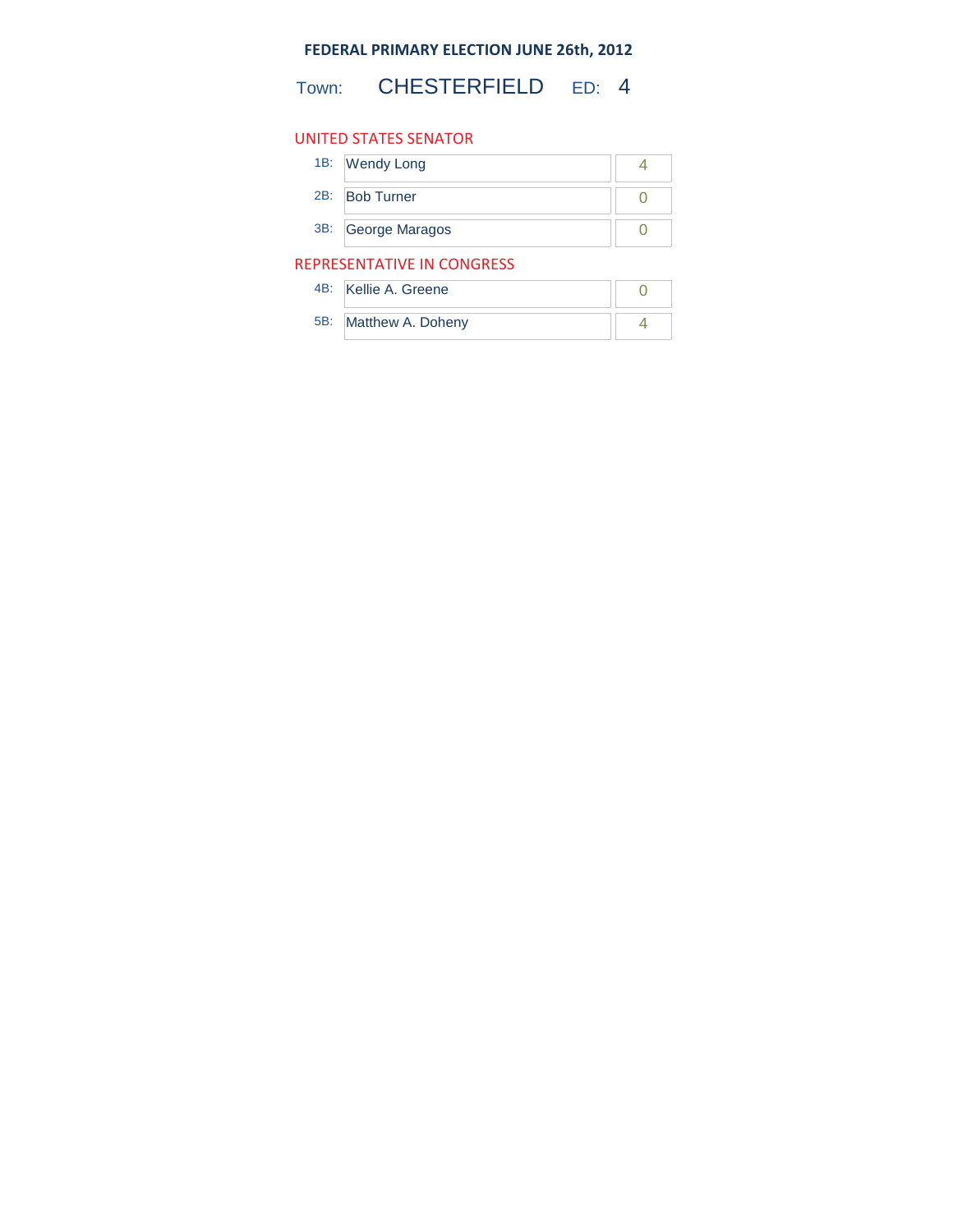## Elec Yr: 2012 Town: CROWN POINT Assy Dist 114th - Cong Dist 21st STATEMENT OF CANVASS of Votes Cast at the Federal Primary Election Held June 26, 2012

#### UNITED STATES SENATOR

| 1B: Wendy Long     |  |
|--------------------|--|
| 2B: Bob Turner     |  |
| 3B: George Maragos |  |

#### REPRESENTATIVE IN CONGRESS

|     | Town:                | <b>CROWN POINT</b> |    |  |
|-----|----------------------|--------------------|----|--|
| 5B: |                      | Matthew A. Doheny  | 36 |  |
|     | 4B: Kellie A. Greene |                    |    |  |

#### UNITED STATES SENATOR

| 1B: Wendy Long     |  |
|--------------------|--|
| 2B: Bob Turner     |  |
| 3B: George Maragos |  |
|                    |  |

#### REPRESENTATIVE IN CONGRESS

| 5B: Matthew A. Doheny |  |
|-----------------------|--|
| 4B: Kellie A. Greene  |  |

#### Town: CROWN POINT ED: 2

#### UNITED STATES SENATOR

| 1B: Wendy Long     |  |
|--------------------|--|
| 2B: Bob Turner     |  |
| 3B: George Maragos |  |

| 4B: Kellie A. Greene  |  |
|-----------------------|--|
| 5B: Matthew A. Doheny |  |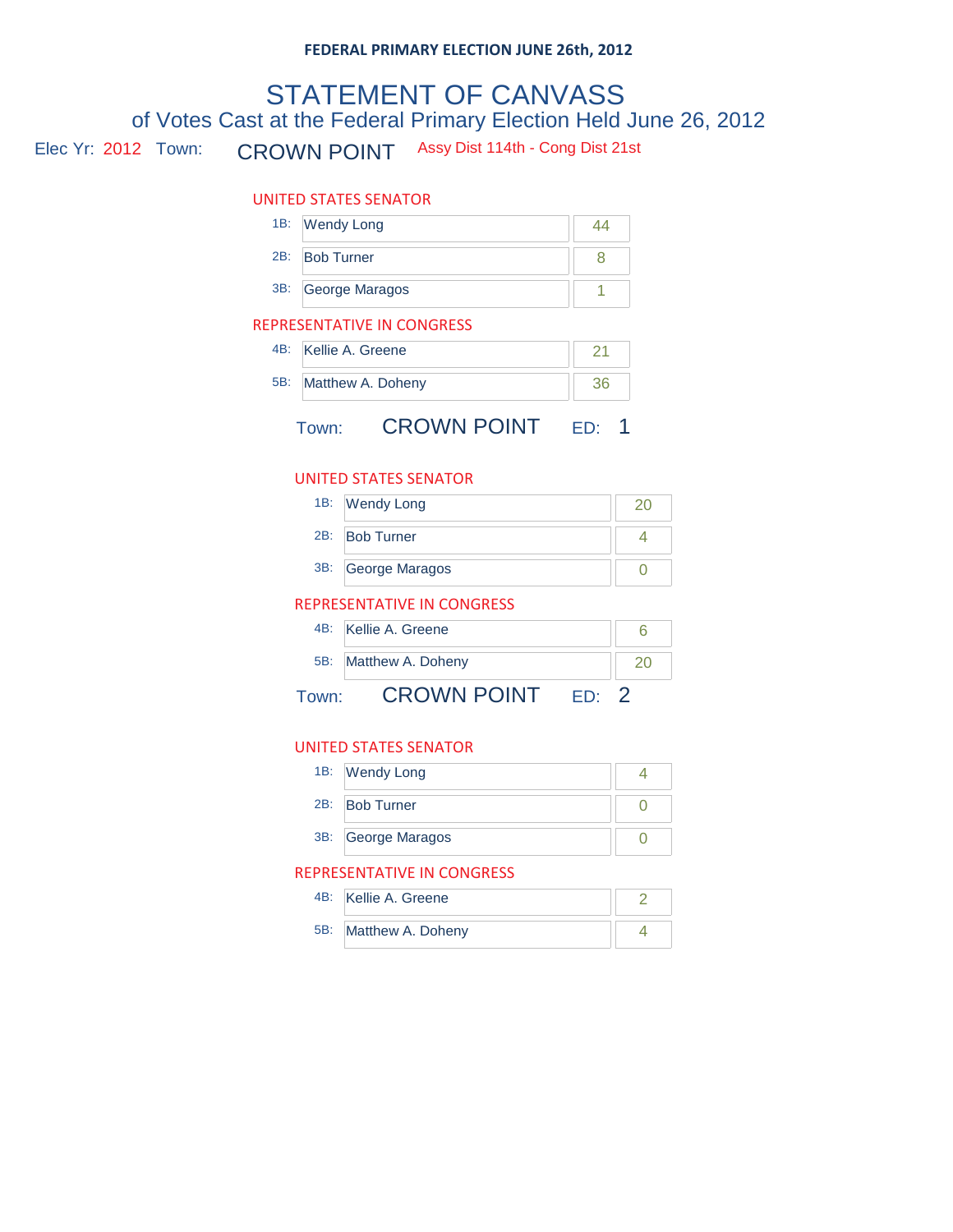Town: **CROWN POINT** ED: 3

#### UNITED STATES SENATOR

|     | 1B: Wendy Long     |  |
|-----|--------------------|--|
| 2B: | <b>Bob Turner</b>  |  |
|     | 3B: George Maragos |  |

| 4B: Kellie A. Greene  |  |
|-----------------------|--|
| 5B: Matthew A. Doheny |  |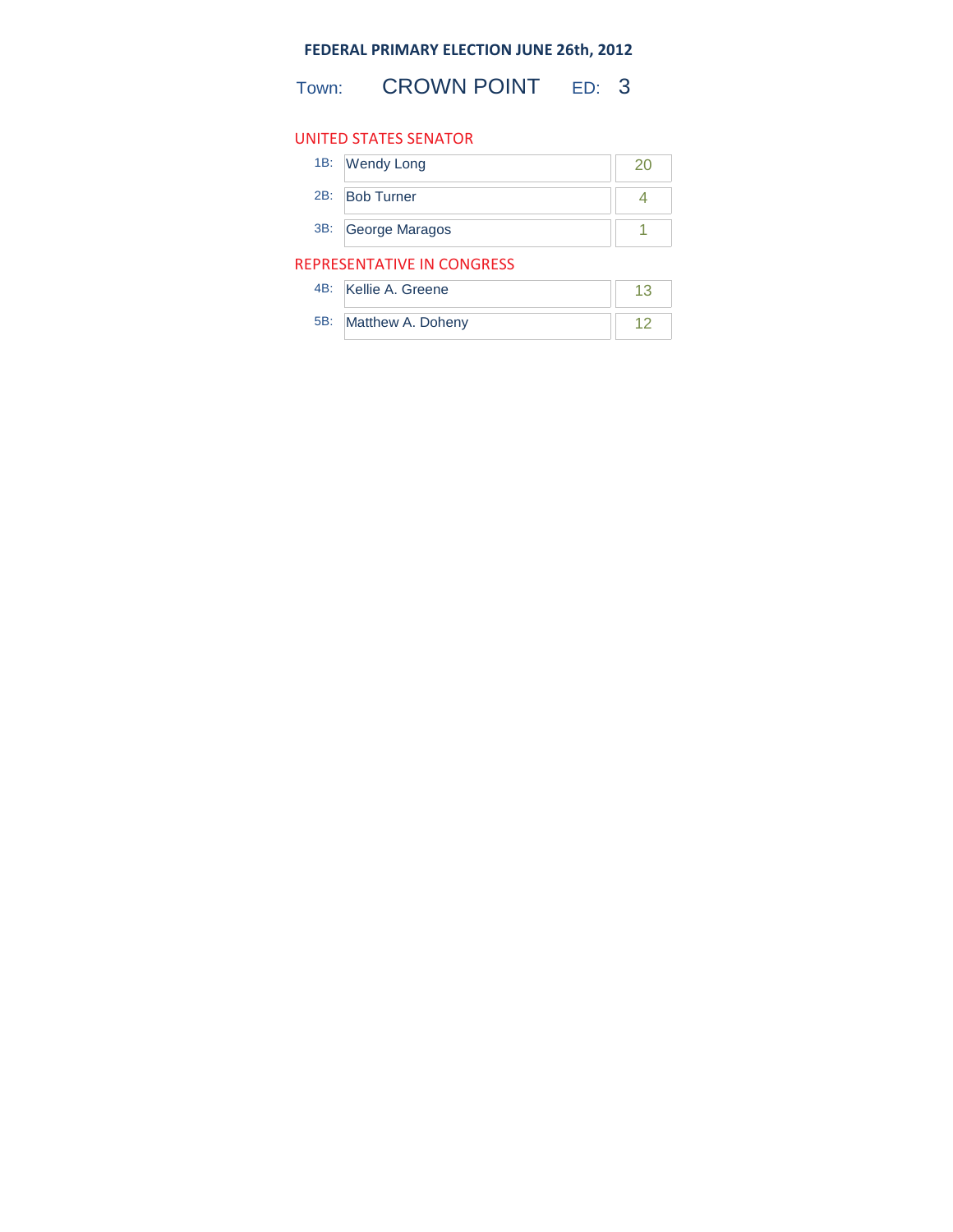## Elec Yr: 2012 Town: ELIZABETHTOWN Assy Dist 114th - Cong Dist 21st STATEMENT OF CANVASS of Votes Cast at the Federal Primary Election Held June 26, 2012

#### UNITED STATES SENATOR

|                            | 1B: Wendy Long     |  |
|----------------------------|--------------------|--|
|                            | 2B: Bob Turner     |  |
|                            | 3B: George Maragos |  |
| REPRESENTATIVE IN CONGRESS |                    |  |

## 4B: Kellie A. Greene 12 5B: Matthew A. Doheny 32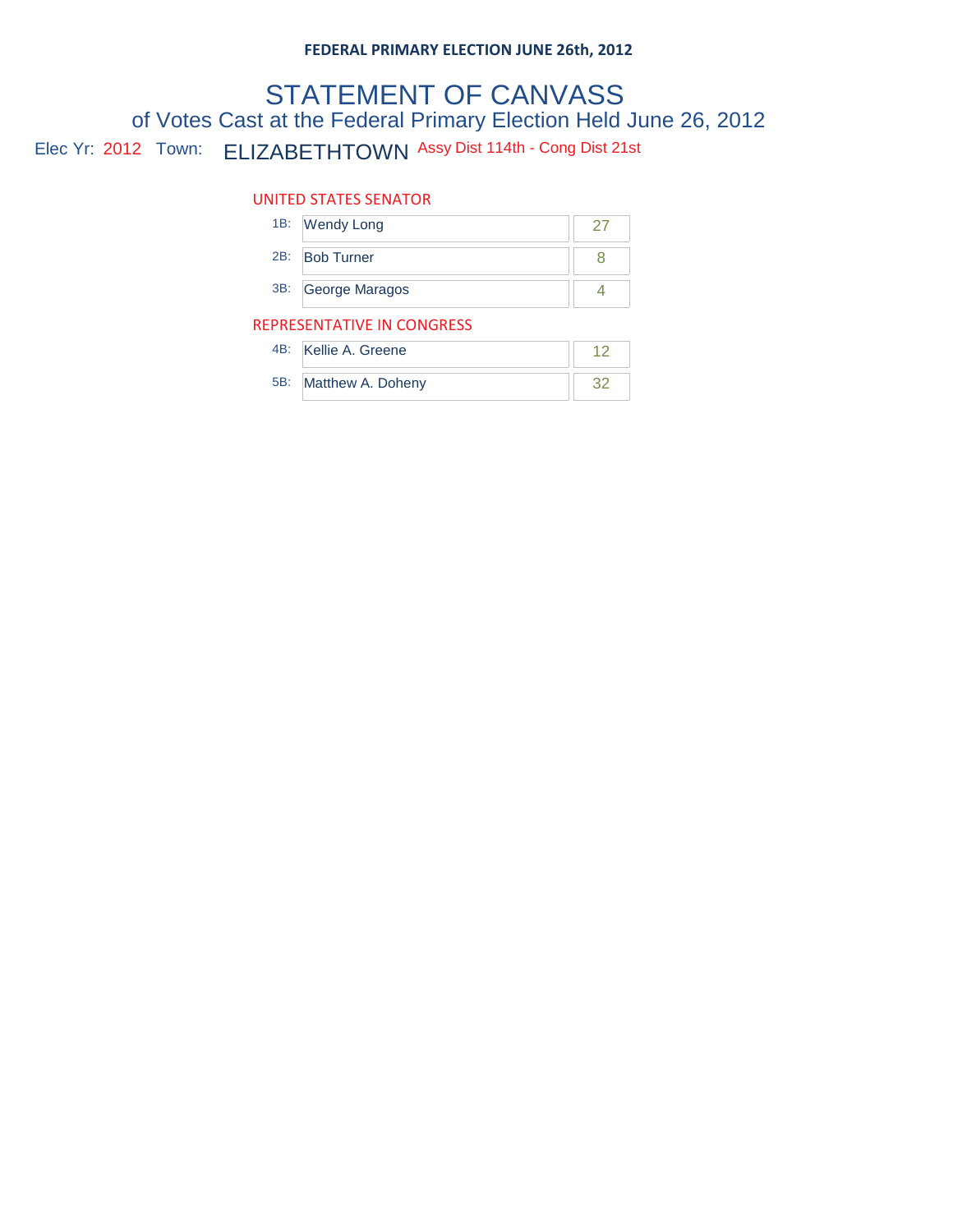# Elec Yr: 2012 Town: ESSEX Assy Dist 114th - Cong Dist 21st STATEMENT OF CANVASS of Votes Cast at the Federal Primary Election Held June 26, 2012 UNITED STATES SENATOR 1B: Wendy Long 17 2B: Bob Turner 4 3B: George Maragos 2 4B: Kellie A. Greene 2 REPRESENTATIVE IN CONGRESS 5B: Matthew A. Doheny 26 Town: **ESSEX** ED: 1 UNITED STATES SENATOR 1B: Wendy Long 8 2B: Bob Turner 4 3B: George Maragos 2 REPRESENTATIVE IN CONGRESS

|       | 4B: Kellie A. Greene  |     |  |
|-------|-----------------------|-----|--|
|       | 5B: Matthew A. Doheny |     |  |
| Town: | FSSEX                 | FD. |  |

#### UNITED STATES SENATOR

| 1B: Wendy Long     |  |
|--------------------|--|
| 2B: Bob Turner     |  |
| 3B: George Maragos |  |

| 4B: Kellie A. Greene  |  |
|-----------------------|--|
| 5B: Matthew A. Doheny |  |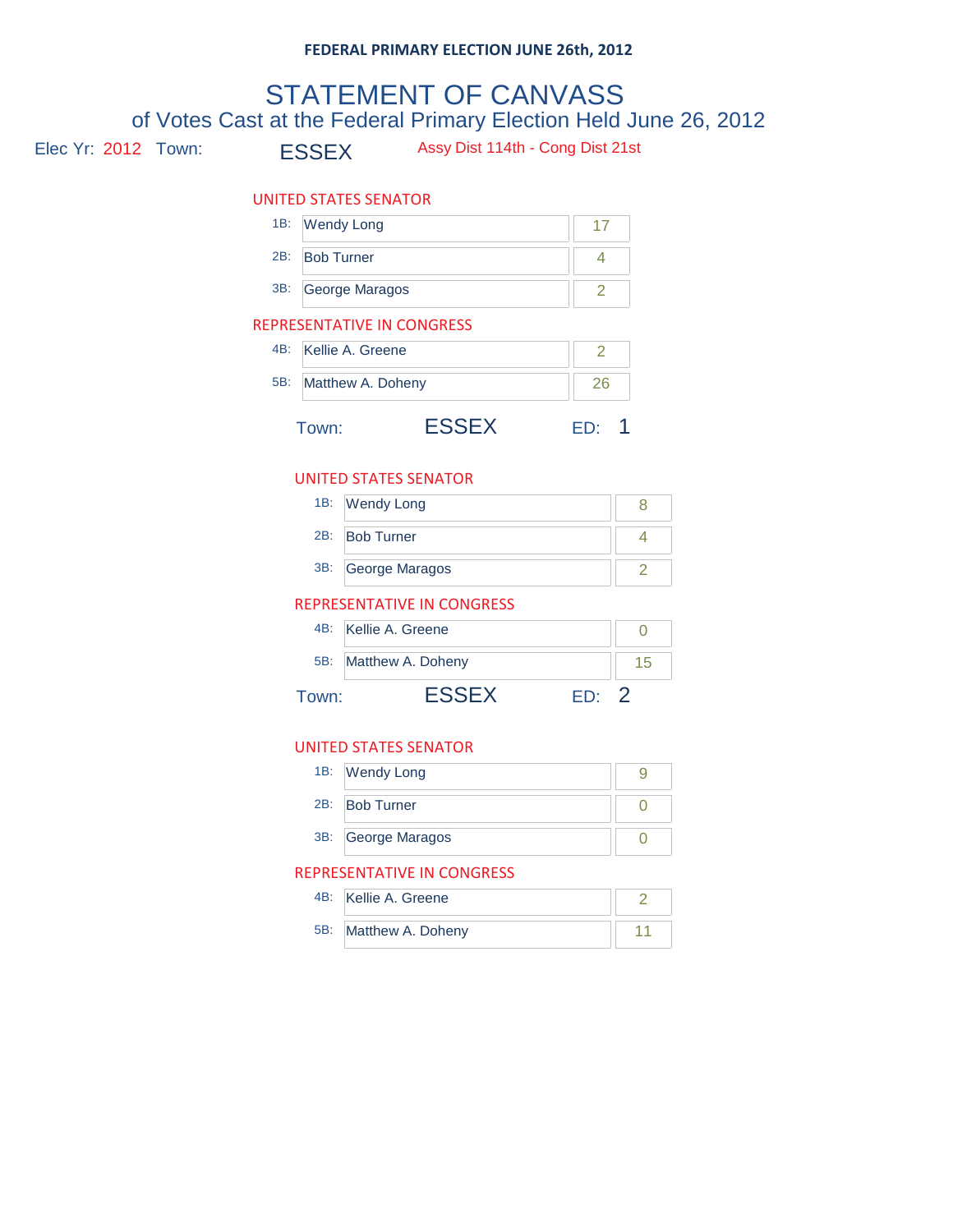## Elec Yr: 2012 Town: JAY Assy Dist 114th - Cong Dist 21st STATEMENT OF CANVASS of Votes Cast at the Federal Primary Election Held June 26, 2012 UNITED STATES SENATOR 1B: Wendy Long 36 2B: Bob Turner 8 3B: George Maragos 1 4B: Kellie A. Greene 12 REPRESENTATIVE IN CONGRESS 5B: Matthew A. Doheny **1988** 42 Town: JAY ED: 1 UNITED STATES SENATOR 1B: Wendy Long 28 2B: Bob Turner 7 3B: George Maragos 0 4B: Kellie A. Greene 9 REPRESENTATIVE IN CONGRESS 5B: Matthew A. Doheny 32

Town: **JAY** ED: 2

#### UNITED STATES SENATOR

| 1B: Wendy Long     |  |
|--------------------|--|
| 2B: Bob Turner     |  |
| 3B: George Maragos |  |

| 4B: Kellie A. Greene  |  |
|-----------------------|--|
| 5B: Matthew A. Doheny |  |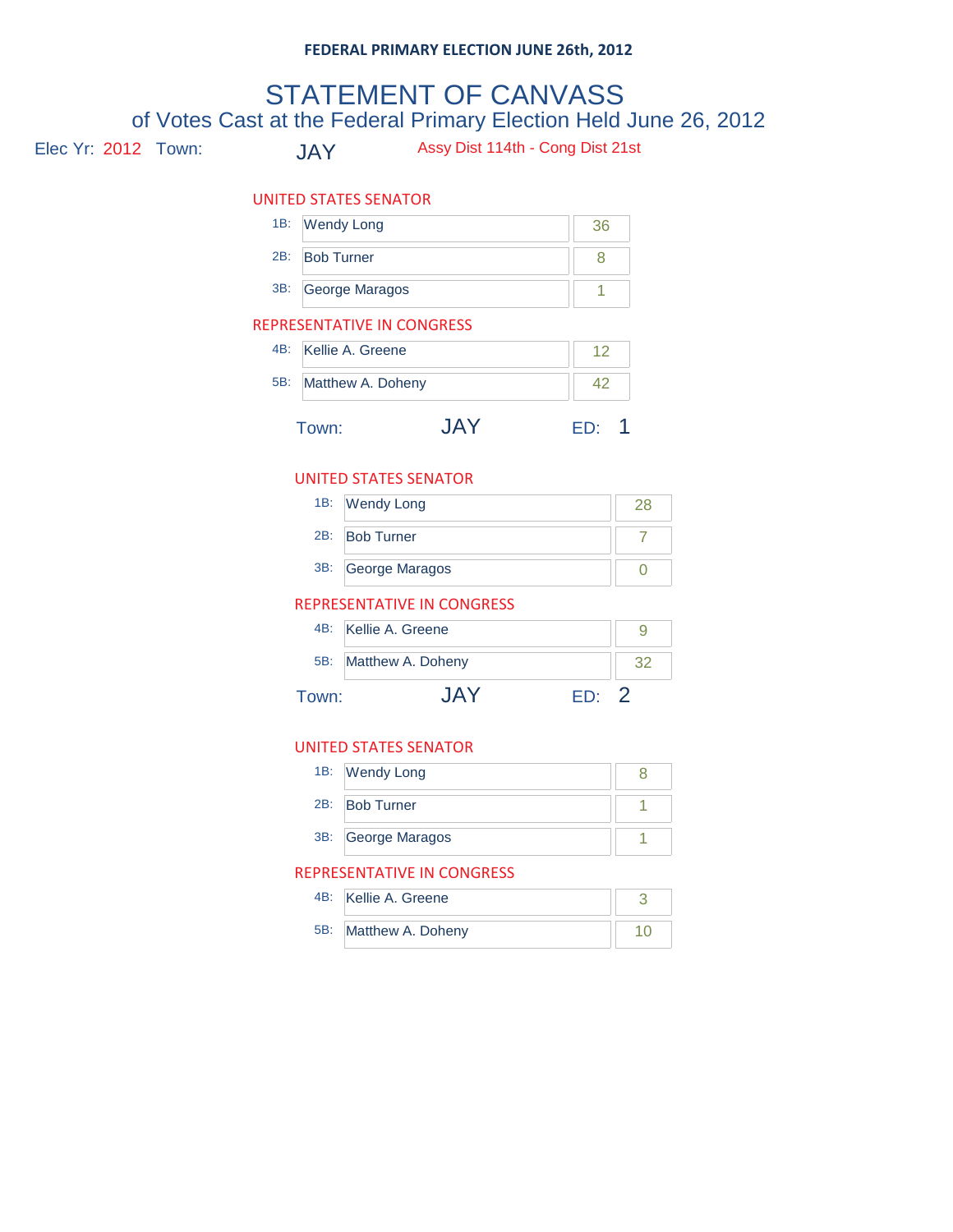## Elec Yr: 2012 Town: KEENE Assy Dist 114th - Cong Dist 21st STATEMENT OF CANVASS of Votes Cast at the Federal Primary Election Held June 26, 2012 UNITED STATES SENATOR 1B: Wendy Long 28 2B: Bob Turner 9 3B: George Maragos 7 4B: Kellie A. Greene 8 REPRESENTATIVE IN CONGRESS 5B: Matthew A. Doheny **1988** 39 Town: KEENE ED: 1 UNITED STATES SENATOR 1B: Wendy Long 12 2B: Bob Turner 5 3B: George Maragos 3 4B: Kellie A. Greene 5 REPRESENTATIVE IN CONGRESS 5B: Matthew A. Doheny 18 Town: **KEENE** ED: 2

#### UNITED STATES SENATOR

| 1B: Wendy Long     |  |
|--------------------|--|
| 2B: Bob Turner     |  |
| 3B: George Maragos |  |

| 4B: Kellie A. Greene  |  |
|-----------------------|--|
| 5B: Matthew A. Doheny |  |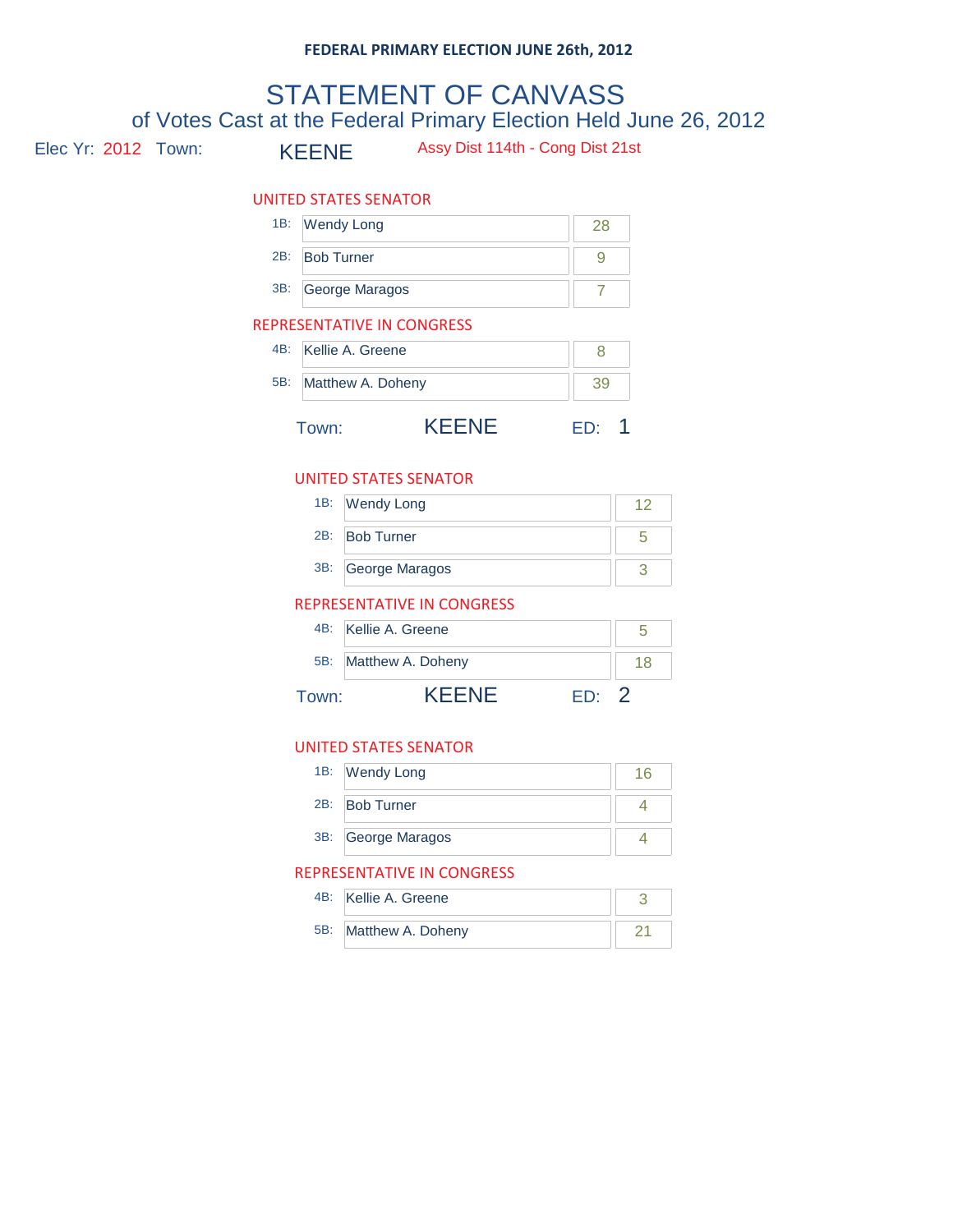#### LEWIS ED: Assy Dist 114th - Cong Dist 21st STATEMENT OF CANVASS of Votes Cast at the Federal Primary Election Held June 26, 2012 Elec Yr: 2012 Town:

#### UNITED STATES SENATOR

|                            | 1B: Wendy Long     |  |
|----------------------------|--------------------|--|
|                            | 2B: Bob Turner     |  |
|                            | 3B: George Maragos |  |
| REPRESENTATIVE IN CONGRESS |                    |  |

| 4B: | Kellie A. Greene      |  |
|-----|-----------------------|--|
|     | 5B: Matthew A. Doheny |  |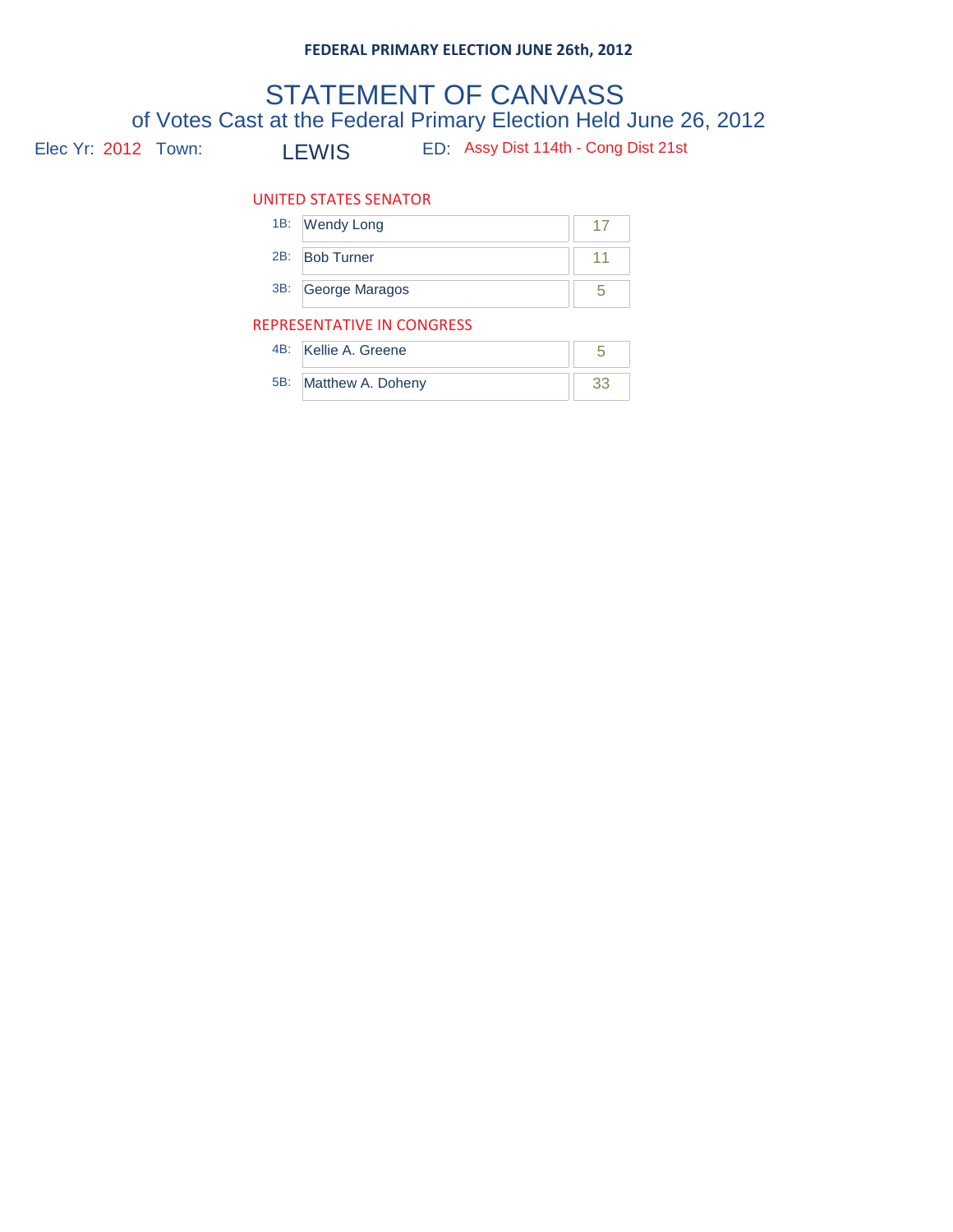## Elec Yr: 2012 Town: MINERVA Assy Dist 114th - Cong Dist 21st STATEMENT OF CANVASS of Votes Cast at the Federal Primary Election Held June 26, 2012

#### UNITED STATES SENATOR

|                            | 1B: Wendy Long     | 30 |
|----------------------------|--------------------|----|
|                            | 2B: Bob Turner     |    |
|                            | 3B: George Maragos |    |
| REPRESENTATIVE IN CONGRESS |                    |    |

| 4B: Kellie A. Greene  |  |
|-----------------------|--|
| 5B: Matthew A. Doheny |  |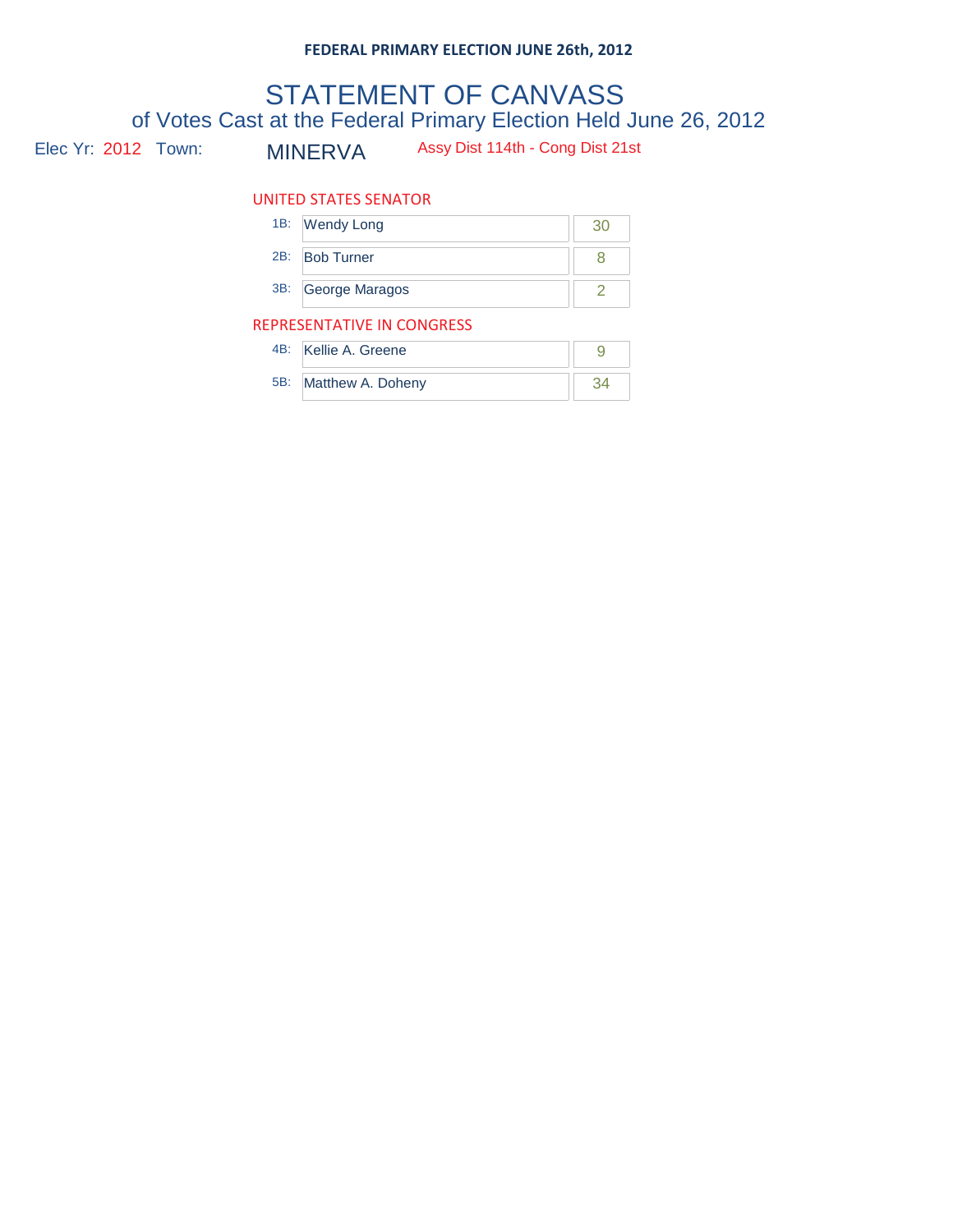# Elec Yr: 2012 Town: MORIAH Assy Dist 114th - Cong Dist 21st STATEMENT OF CANVASS of Votes Cast at the Federal Primary Election Held June 26, 2012 UNITED STATES SENATOR 1B: Wendy Long 62 2B: Bob Turner 35 3B: George Maragos 4 4B: Kellie A. Greene 35 REPRESENTATIVE IN CONGRESS 5B: Matthew A. Doheny **69** Town: MORIAH ED: 1 UNITED STATES SENATOR 1B: Wendy Long 16 2B: Bob Turner 7 3B: George Maragos 0

#### REPRESENTATIVE IN CONGRESS

| Town: | <b>MORIAH</b><br>FD.  |  |
|-------|-----------------------|--|
|       | 5B: Matthew A. Doheny |  |
|       | 4B: Kellie A. Greene  |  |

#### UNITED STATES SENATOR

|     | 1B: Wendy Long     |  |
|-----|--------------------|--|
| 2B: | <b>Bob Turner</b>  |  |
|     | 3B: George Maragos |  |

| 4B: Kellie A. Greene  |  |
|-----------------------|--|
| 5B: Matthew A. Doheny |  |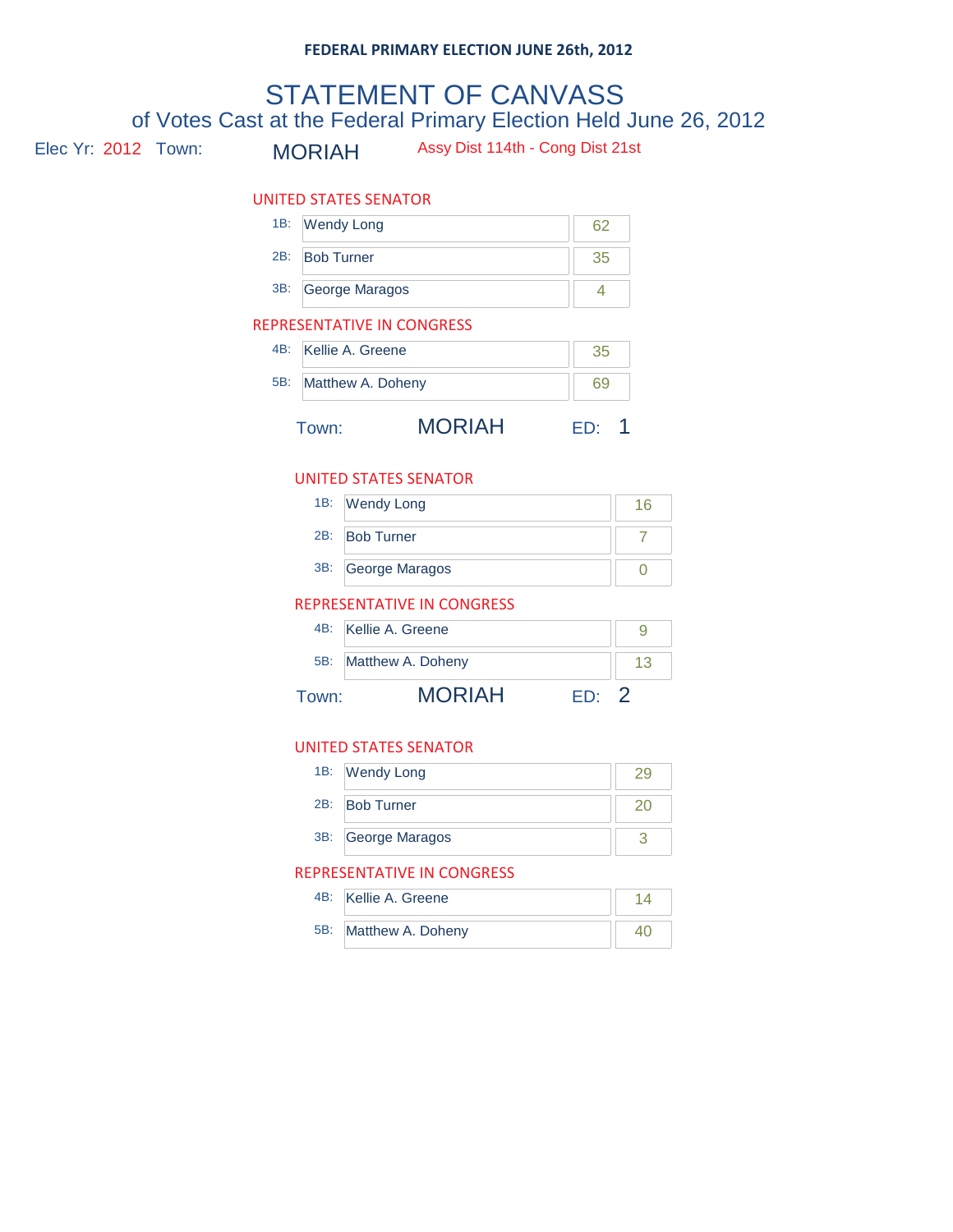| Town: | <b>MORIAH</b> | ED: 3 |
|-------|---------------|-------|
|-------|---------------|-------|

#### UNITED STATES SENATOR

| 1B: Wendy Long     |  |
|--------------------|--|
| 2B: Bob Turner     |  |
| 3B: George Maragos |  |

#### REPRESENTATIVE IN CONGRESS

| Town: | <b>MORIAH</b><br>FD.  | $\boldsymbol{\Delta}$ |
|-------|-----------------------|-----------------------|
|       | 5B: Matthew A. Doheny |                       |
|       | 4B: Kellie A. Greene  |                       |

#### UNITED STATES SENATOR

| 1B: Wendy Long     |  |
|--------------------|--|
| 2B: Bob Turner     |  |
| 3B: George Maragos |  |

| 4B: Kellie A. Greene  |  |
|-----------------------|--|
| 5B: Matthew A. Doheny |  |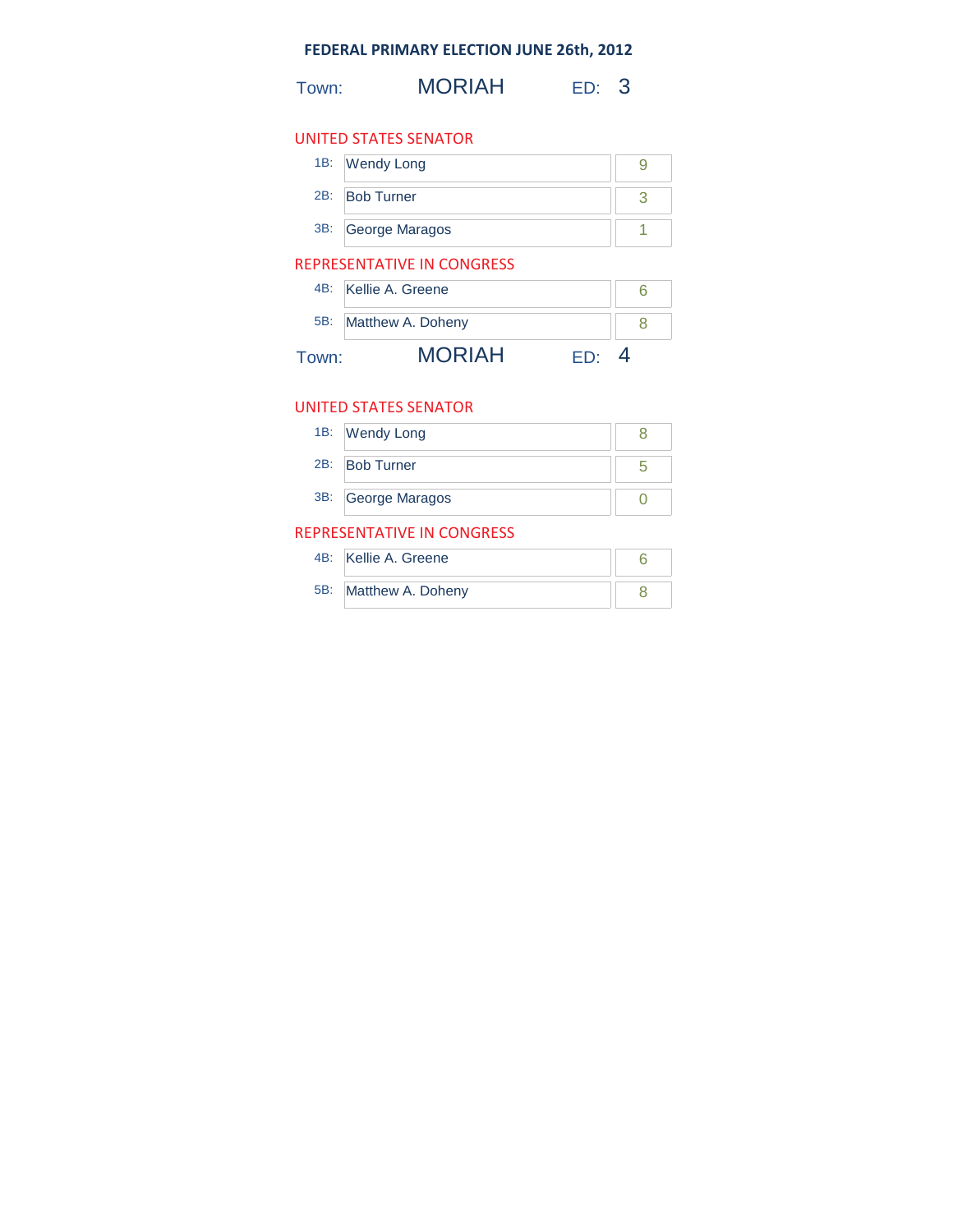## Elec Yr: 2012 Town: NEWCOMB Assy Dist 114th - Cong Dist 21st STATEMENT OF CANVASS of Votes Cast at the Federal Primary Election Held June 26, 2012

#### UNITED STATES SENATOR

|   | 1B: Wendy Long     | 16. |  |
|---|--------------------|-----|--|
|   | 2B: Bob Turner     |     |  |
|   | 3B: George Maragos |     |  |
| R |                    |     |  |

| 4B: Kellie A. Greene  |  |
|-----------------------|--|
| 5B: Matthew A. Doheny |  |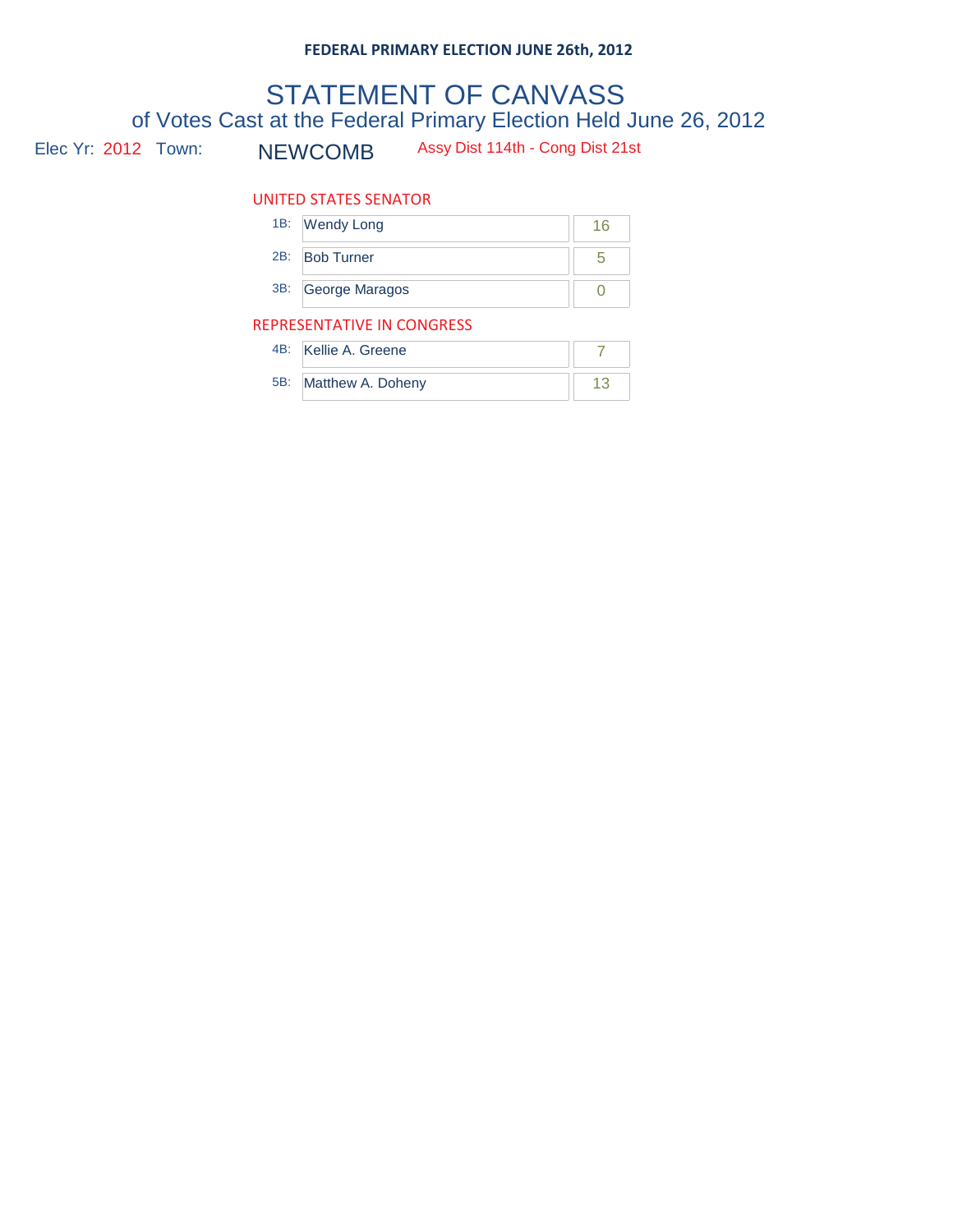### Elec Yr: 2012 Town: NORTH ELBA Assy Dist 114th - Cong Dist 21st STATEMENT OF CANVASS of Votes Cast at the Federal Primary Election Held June 26, 2012

#### UNITED STATES SENATOR

| 1B: Wendy Long     |  |
|--------------------|--|
| 2B: Bob Turner     |  |
| 3B: George Maragos |  |

#### REPRESENTATIVE IN CONGRESS

|     | Town:                | <b>NORTH ELBA</b> |    |  |
|-----|----------------------|-------------------|----|--|
| 5B: | Matthew A. Doheny    |                   | 86 |  |
|     | 4B: Kellie A. Greene |                   | 38 |  |

#### UNITED STATES SENATOR

| 1B: Wendy Long     |  |
|--------------------|--|
| 2B: Bob Turner     |  |
| 3B: George Maragos |  |
|                    |  |

#### REPRESENTATIVE IN CONGRESS

| own: | <b>NORTH ELBA</b>     |  |
|------|-----------------------|--|
|      | 5B: Matthew A. Doheny |  |
|      | 4B: Kellie A. Greene  |  |

#### UNITED STATES SENATOR

| 1B: Wendy Long     |  |
|--------------------|--|
| 2B: Bob Turner     |  |
| 3B: George Maragos |  |

| 4B: Kellie A. Greene  |  |
|-----------------------|--|
| 5B: Matthew A. Doheny |  |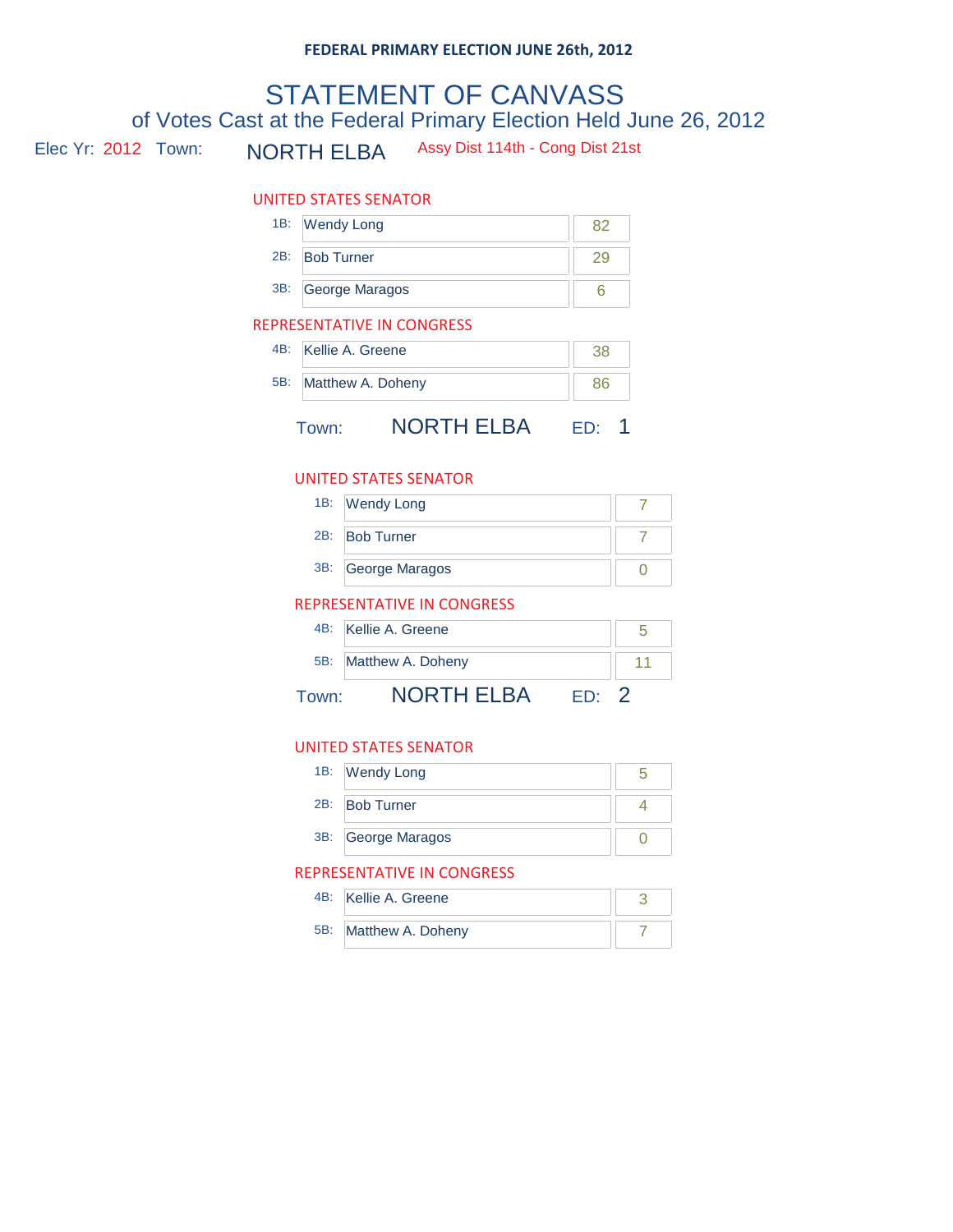Town: **NORTH ELBA** ED: 3

#### UNITED STATES SENATOR

| 1B: Wendy Long     |  |
|--------------------|--|
| 2B: Bob Turner     |  |
| 3B: George Maragos |  |

#### REPRESENTATIVE IN CONGRESS

|       | 4B: Kellie A. Greene<br>5B: Matthew A. Doheny |     |   |
|-------|-----------------------------------------------|-----|---|
| Town: | <b>NORTH ELBA</b>                             | FD. | Δ |

#### UNITED STATES SENATOR

| 1B: Wendy Long     |  |
|--------------------|--|
| 2B: Bob Turner     |  |
| 3B: George Maragos |  |

#### REPRESENTATIVE IN CONGRESS

|       | 4B: Kellie A. Greene  |     |  |
|-------|-----------------------|-----|--|
|       | 5B: Matthew A. Doheny |     |  |
| Town: | <b>NORTH ELBA</b>     | FD. |  |

#### UNITED STATES SENATOR

| 1B: Wendy Long     |  |
|--------------------|--|
| 2B: Bob Turner     |  |
| 3B: George Maragos |  |

#### REPRESENTATIVE IN CONGRESS

|       | 4B: Kellie A. Greene  |     |  |
|-------|-----------------------|-----|--|
|       | 5B: Matthew A. Doheny |     |  |
| Town: | <b>NORTH ELBA</b>     | FD. |  |

#### UNITED STATES SENATOR

| 1B: Wendy Long     |  |
|--------------------|--|
| 2B: Bob Turner     |  |
| 3B: George Maragos |  |

| 4B: Kellie A. Greene  |  |
|-----------------------|--|
| 5B: Matthew A. Doheny |  |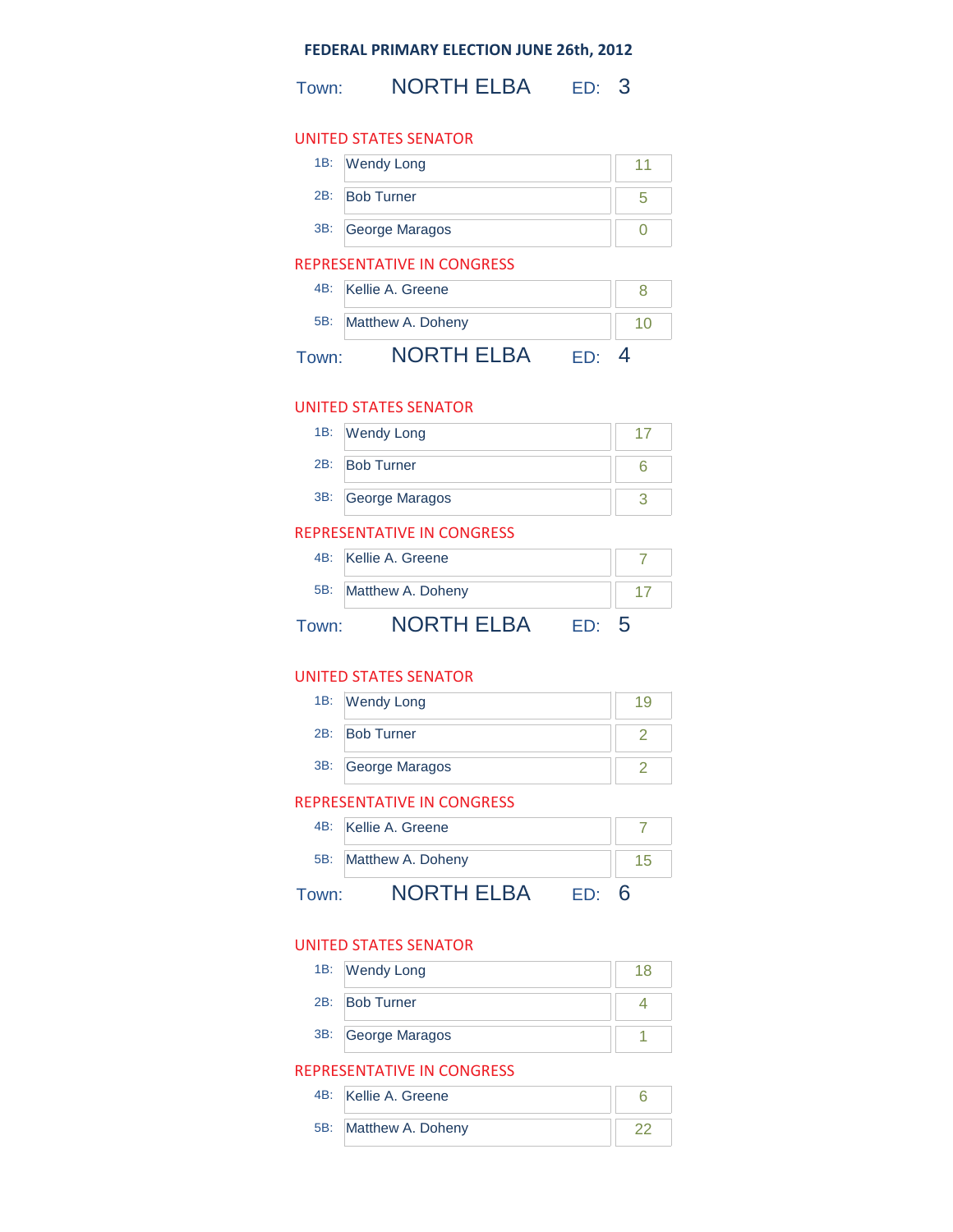Town: **NORTH ELBA** ED: 7

#### UNITED STATES SENATOR

| 1B: Wendy Long     |  |
|--------------------|--|
| 2B: Bob Turner     |  |
| 3B: George Maragos |  |

| 4B: Kellie A. Greene  |  |
|-----------------------|--|
| 5B: Matthew A. Doheny |  |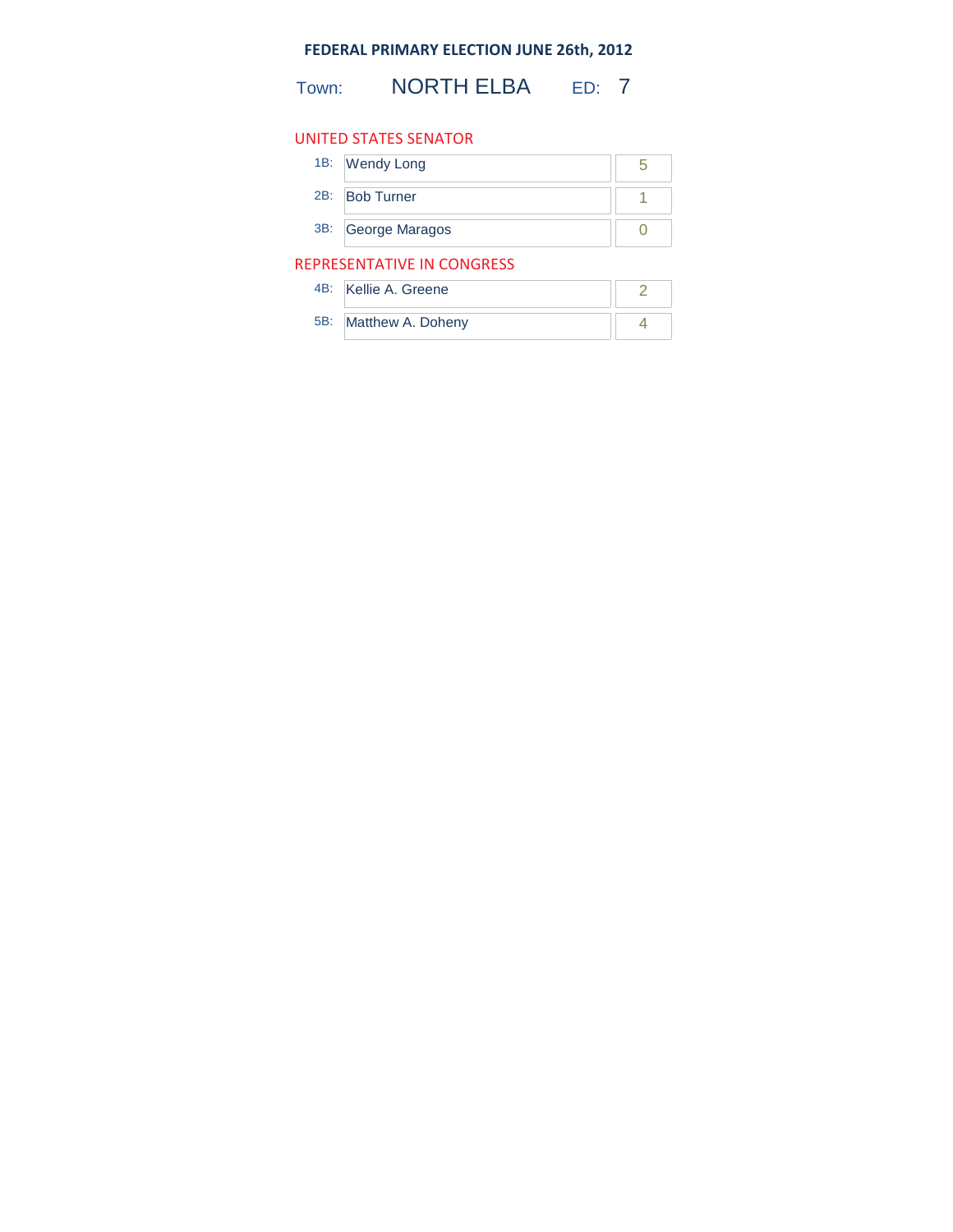## Elec Yr: 2012 Town: NORTH HUDSON Assy Dist 114th - Cong Dist 21st STATEMENT OF CANVASS of Votes Cast at the Federal Primary Election Held June 26, 2012

#### UNITED STATES SENATOR

| 1B:                        | <b>Wendy Long</b>  |  |  |
|----------------------------|--------------------|--|--|
|                            | 2B: Bob Turner     |  |  |
|                            | 3B: George Maragos |  |  |
| REPRESENTATIVE IN CONGRESS |                    |  |  |
| $\overline{\phantom{a}}$   | <br>$\sim$         |  |  |

| 4B: Kellie A. Greene  |  |
|-----------------------|--|
| 5B: Matthew A. Doheny |  |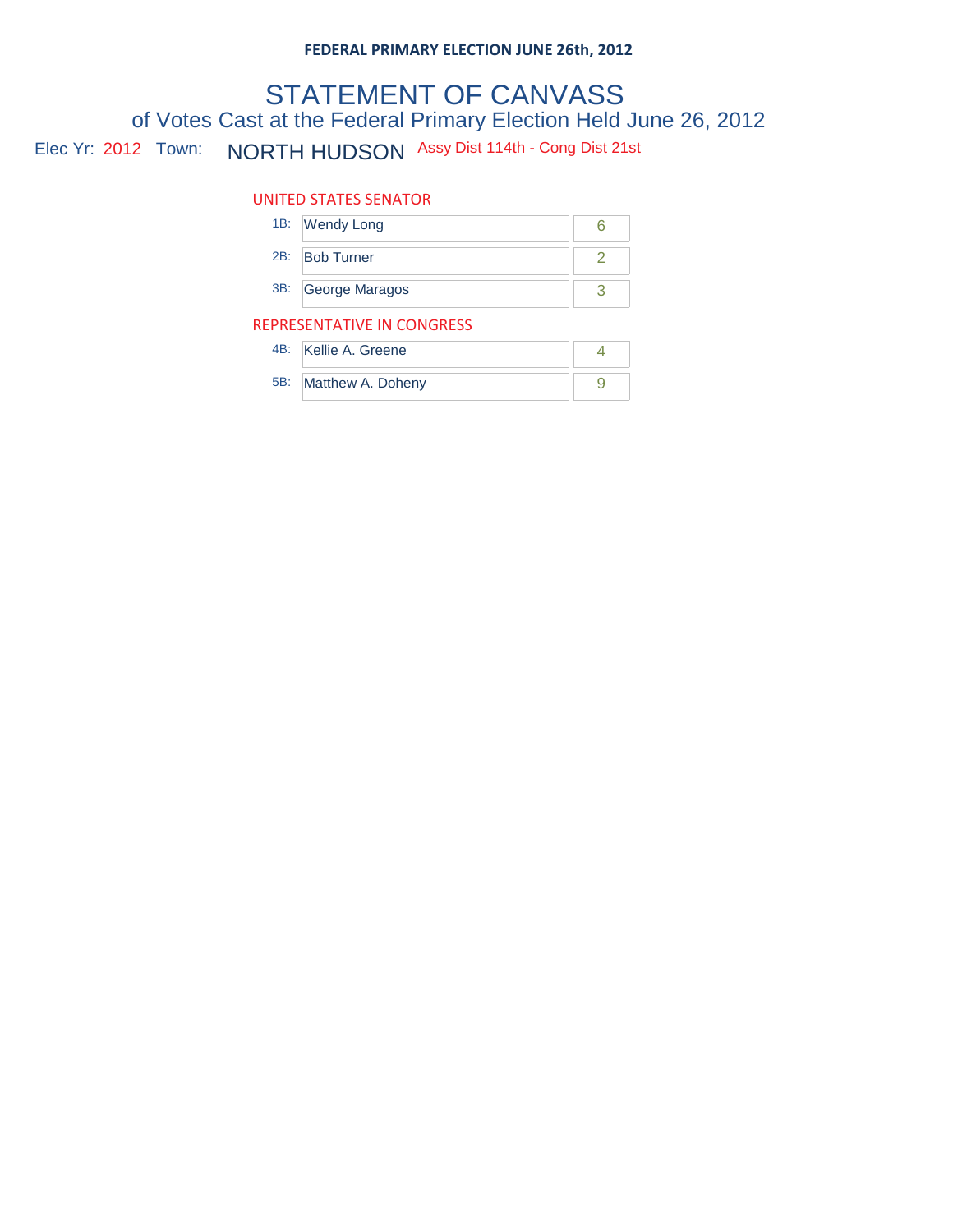# Elec Yr: 2012 Town: SCHROON Assy Dist 114th - Cong Dist 21st STATEMENT OF CANVASS of Votes Cast at the Federal Primary Election Held June 26, 2012 UNITED STATES SENATOR 1B: Wendy Long 48 2B: Bob Turner 14 3B: George Maragos 12 4B: Kellie A. Greene 30 REPRESENTATIVE IN CONGRESS 5B: Matthew A. Doheny 28 Town: SCHROON ED: 1 UNITED STATES SENATOR 1B: Wendy Long 23

| 1B: Wendy Long     |  |
|--------------------|--|
| 2B: Bob Turner     |  |
| 3B: George Maragos |  |
|                    |  |

#### REPRESENTATIVE IN CONGRESS

| Town: | <b>SCHROON</b><br>FD· |  |
|-------|-----------------------|--|
|       | 5B: Matthew A. Doheny |  |
|       | 4B: Kellie A. Greene  |  |

#### UNITED STATES SENATOR

| 1B: Wendy Long     |  |
|--------------------|--|
| 2B: Bob Turner     |  |
| 3B: George Maragos |  |

| 4B: Kellie A. Greene  |  |
|-----------------------|--|
| 5B: Matthew A. Doheny |  |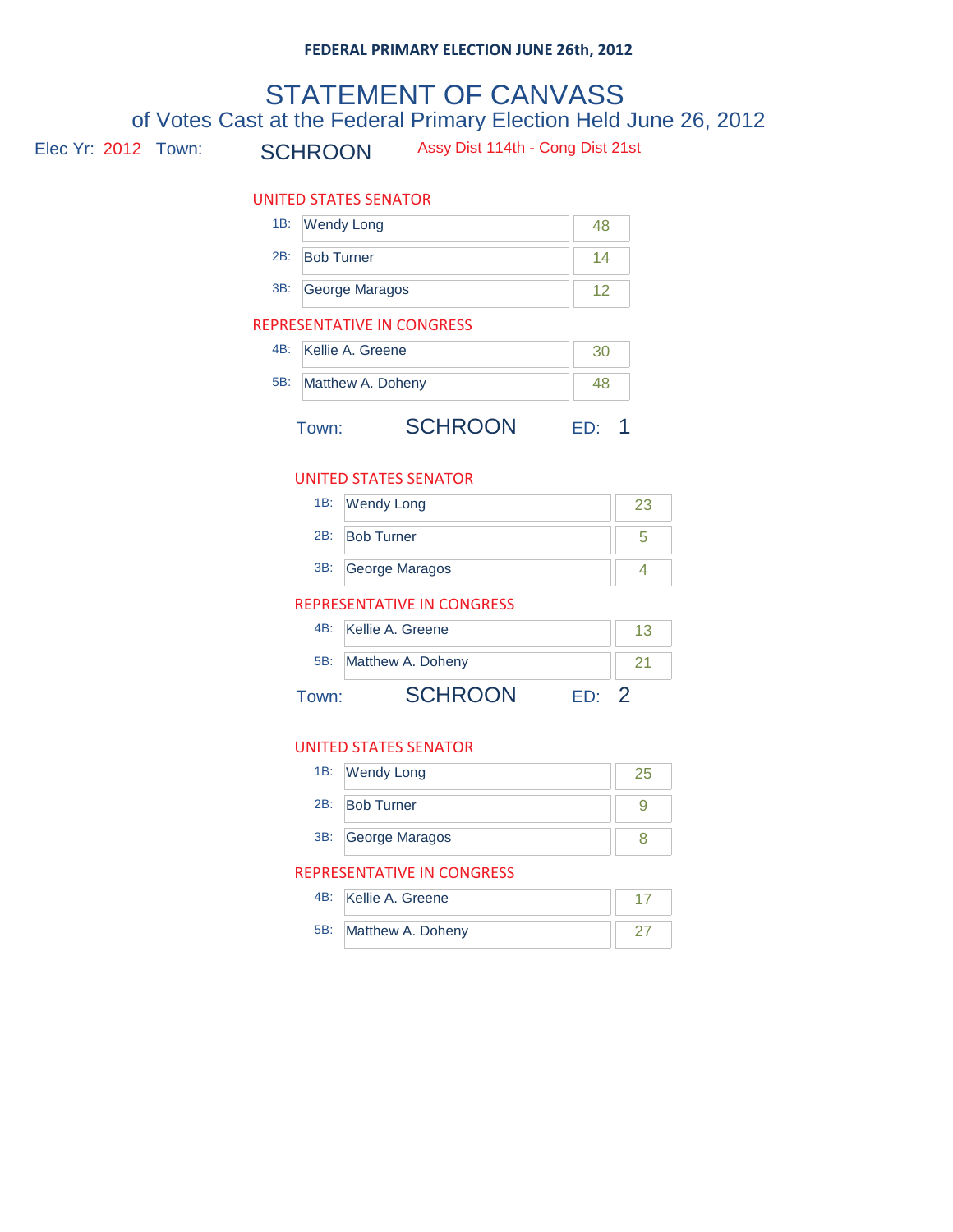## Elec Yr: 2012 Town: ST ARMAND Assy Dist 114th - Cong Dist 21st STATEMENT OF CANVASS of Votes Cast at the Federal Primary Election Held June 26, 2012

#### UNITED STATES SENATOR

|                            | 1B: Wendy Long     |  |  |
|----------------------------|--------------------|--|--|
|                            | 2B: Bob Turner     |  |  |
|                            | 3B: George Maragos |  |  |
| REPRESENTATIVE IN CONGRESS |                    |  |  |

| 4B: Kellie A. Greene  |  |
|-----------------------|--|
| 5B: Matthew A. Doheny |  |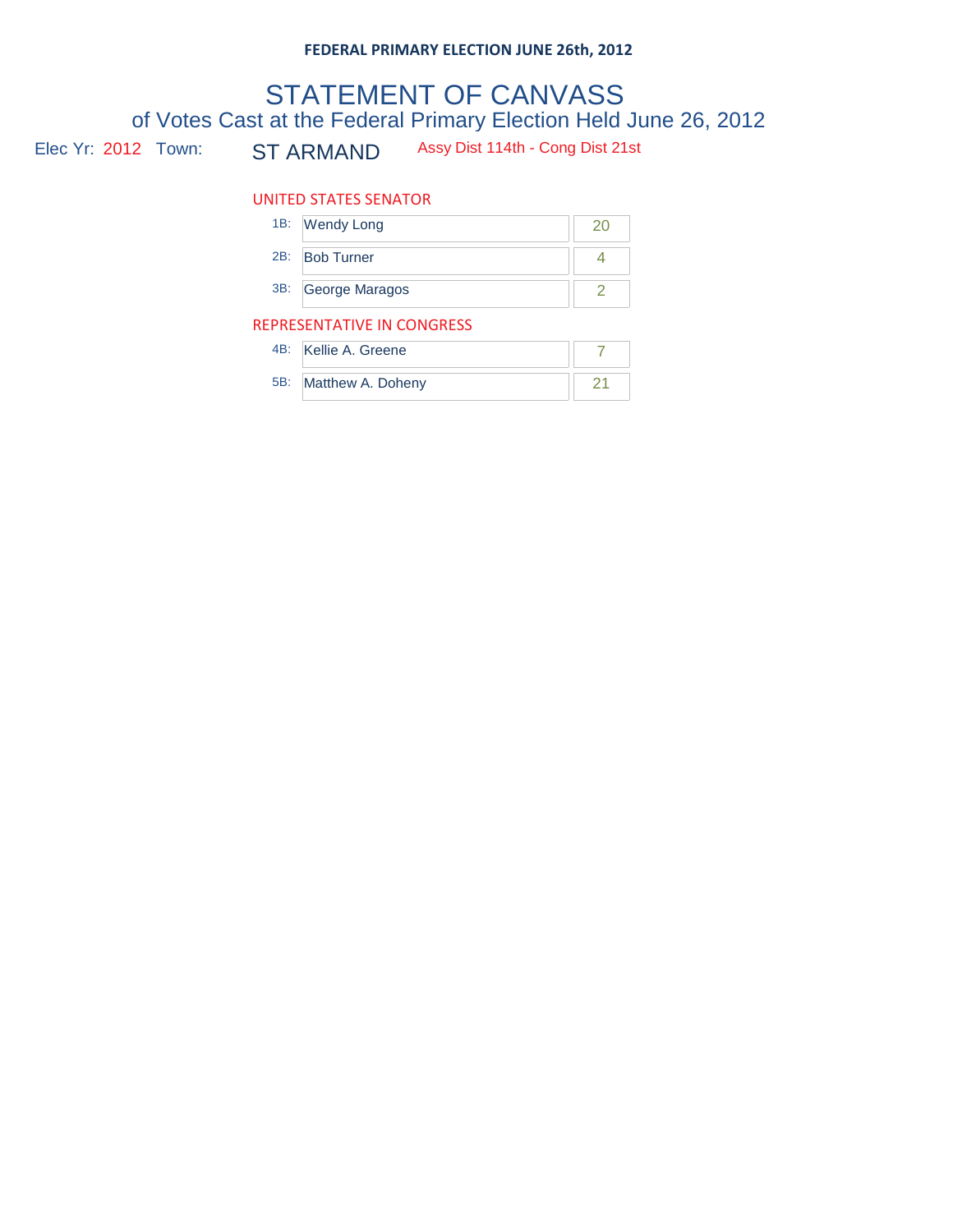## Elec Yr: 2012 Town: TICONDEROGA Assy Dist 114th - Cong Dist 21st STATEMENT OF CANVASS of Votes Cast at the Federal Primary Election Held June 26, 2012

#### UNITED STATES SENATOR

| 1B: Wendy Long     |  |
|--------------------|--|
| 2B: Bob Turner     |  |
| 3B: George Maragos |  |

#### REPRESENTATIVE IN CONGRESS

|     | 4B: Kellie A. Greene |                    |  |  |
|-----|----------------------|--------------------|--|--|
| 5B: |                      | Matthew A. Doheny  |  |  |
|     | own:                 | <b>TICONDEROGA</b> |  |  |

### UNITED STATES SENATOR

| 1B: Wendy Long     |  |
|--------------------|--|
| 2B: Bob Turner     |  |
| 3B: George Maragos |  |
|                    |  |

#### REPRESENTATIVE IN CONGRESS

| TIOONIDEDOO A         |  |
|-----------------------|--|
| 5B: Matthew A. Doheny |  |
| 4B: Kellie A. Greene  |  |

#### Town: TICONDEROGA ED: 2

#### UNITED STATES SENATOR

| 1B: Wendy Long     |  |
|--------------------|--|
| 2B: Bob Turner     |  |
| 3B: George Maragos |  |

| 4B: Kellie A. Greene  |  |
|-----------------------|--|
| 5B: Matthew A. Doheny |  |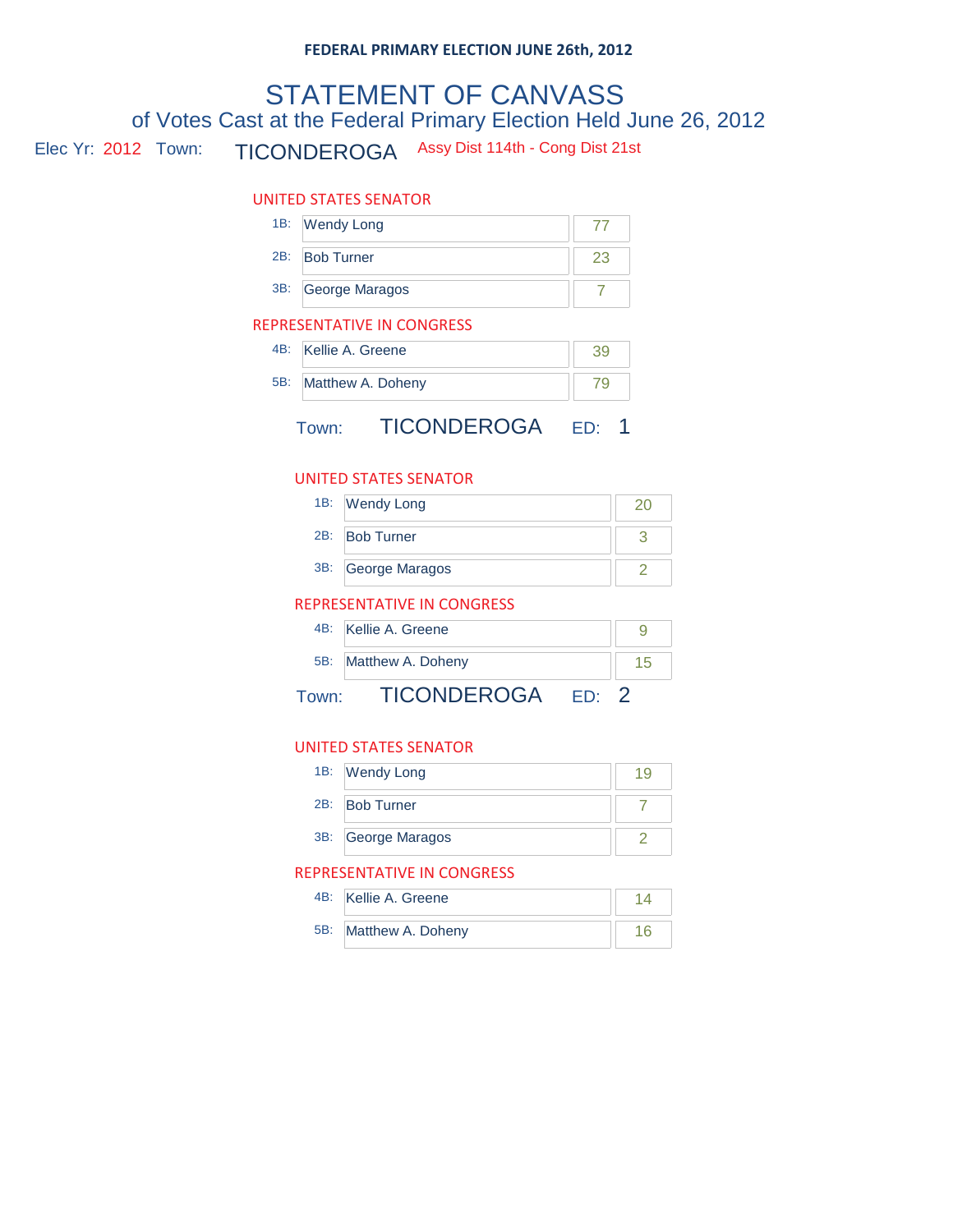Town: TICONDEROGA ED: 3

#### UNITED STATES SENATOR

| 1B: Wendy Long     |  |
|--------------------|--|
| 2B: Bob Turner     |  |
| 3B: George Maragos |  |

#### REPRESENTATIVE IN CONGRESS

|       | 4B: Kellie A. Greene  |     |          |
|-------|-----------------------|-----|----------|
|       | 5B: Matthew A. Doheny |     |          |
| Town: | <b>TICONDEROGA</b>    | ED. | $\Delta$ |

#### UNITED STATES SENATOR

| 1B: Wendy Long     |  |
|--------------------|--|
| 2B: Bob Turner     |  |
| 3B: George Maragos |  |

#### REPRESENTATIVE IN CONGRESS

|       | 4B: Kellie A. Greene  |       |  |
|-------|-----------------------|-------|--|
|       | 5B: Matthew A. Doheny |       |  |
| Town: | <b>TICONDEROGA</b>    | ED: 5 |  |

#### UNITED STATES SENATOR

| 1B: Wendy Long     |  |
|--------------------|--|
| 2B: Bob Turner     |  |
| 3B: George Maragos |  |

#### REPRESENTATIVE IN CONGRESS

|       | 4B: Kellie A. Greene  |     |   |
|-------|-----------------------|-----|---|
|       | 5B: Matthew A. Doheny |     |   |
| Town: | <b>TICONDEROGA</b>    | FD. | 6 |

#### UNITED STATES SENATOR

| 1B: Wendy Long     |  |
|--------------------|--|
| 2B: Bob Turner     |  |
| 3B: George Maragos |  |

| 4B: Kellie A. Greene  |  |
|-----------------------|--|
| 5B: Matthew A. Doheny |  |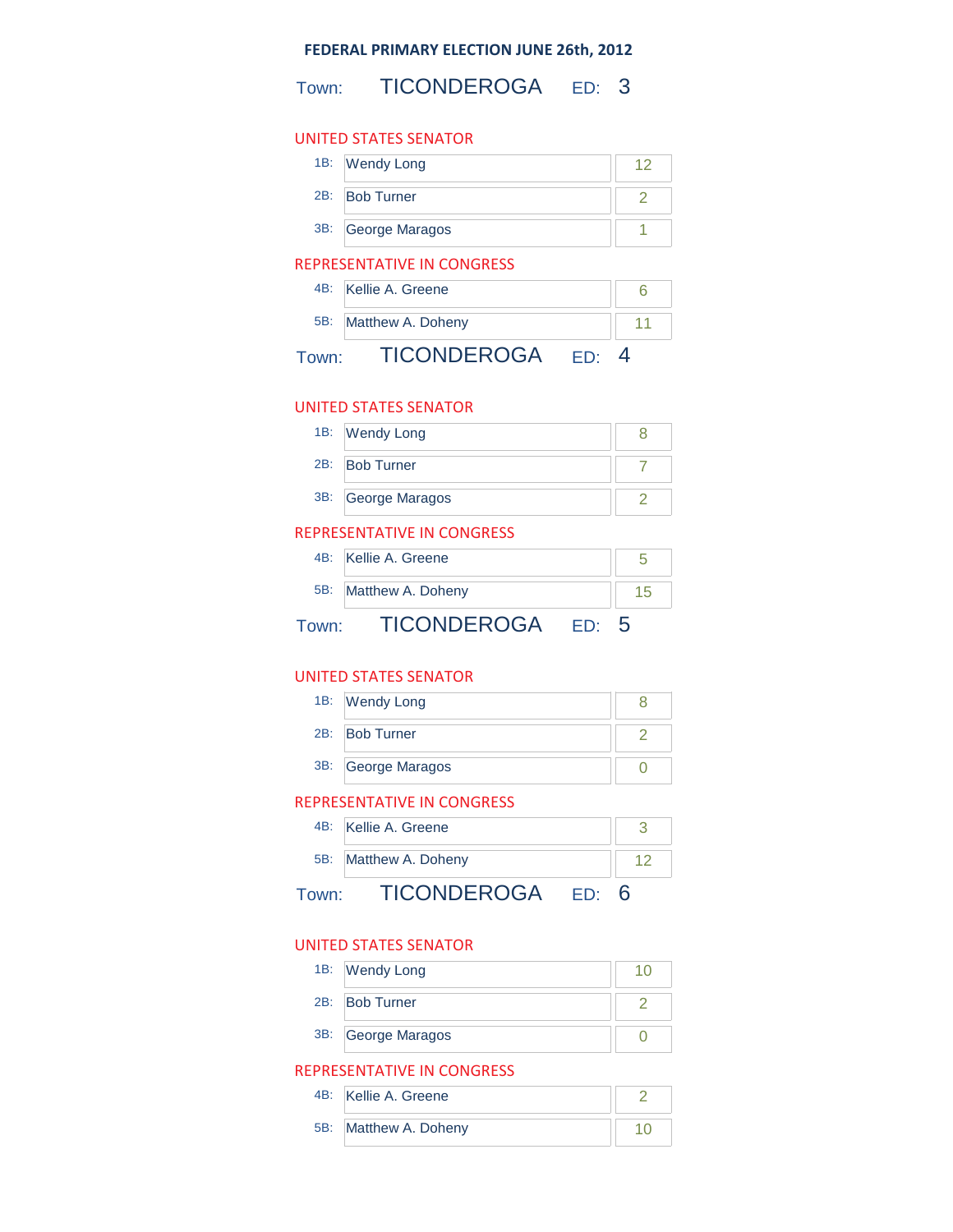# Elec Yr: 2012 Town: WESTPORT Assy Dist 114th - Cong Dist 21st STATEMENT OF CANVASS of Votes Cast at the Federal Primary Election Held June 26, 2012 UNITED STATES SENATOR 1B: Wendy Long 48 2B: Bob Turner 9 3B: George Maragos 6 4B: Kellie A. Greene 20 REPRESENTATIVE IN CONGRESS 5B: Matthew A. Doheny **1988** 45 Town: WESTPORT ED: 1

#### UNITED STATES SENATOR

| 1B: Wendy Long     |  |
|--------------------|--|
| 2B: Bob Turner     |  |
| 3B: George Maragos |  |
|                    |  |

#### REPRESENTATIVE IN CONGRESS

|       | 4B: Kellie A. Greene  |     |  |
|-------|-----------------------|-----|--|
|       | 5B: Matthew A. Doheny |     |  |
| Town: | WESTPORT              | FD∙ |  |

#### UNITED STATES SENATOR

| 1B: Wendy Long     |  |
|--------------------|--|
| 2B: Bob Turner     |  |
| 3B: George Maragos |  |

| 4B: Kellie A. Greene  |  |
|-----------------------|--|
| 5B: Matthew A. Doheny |  |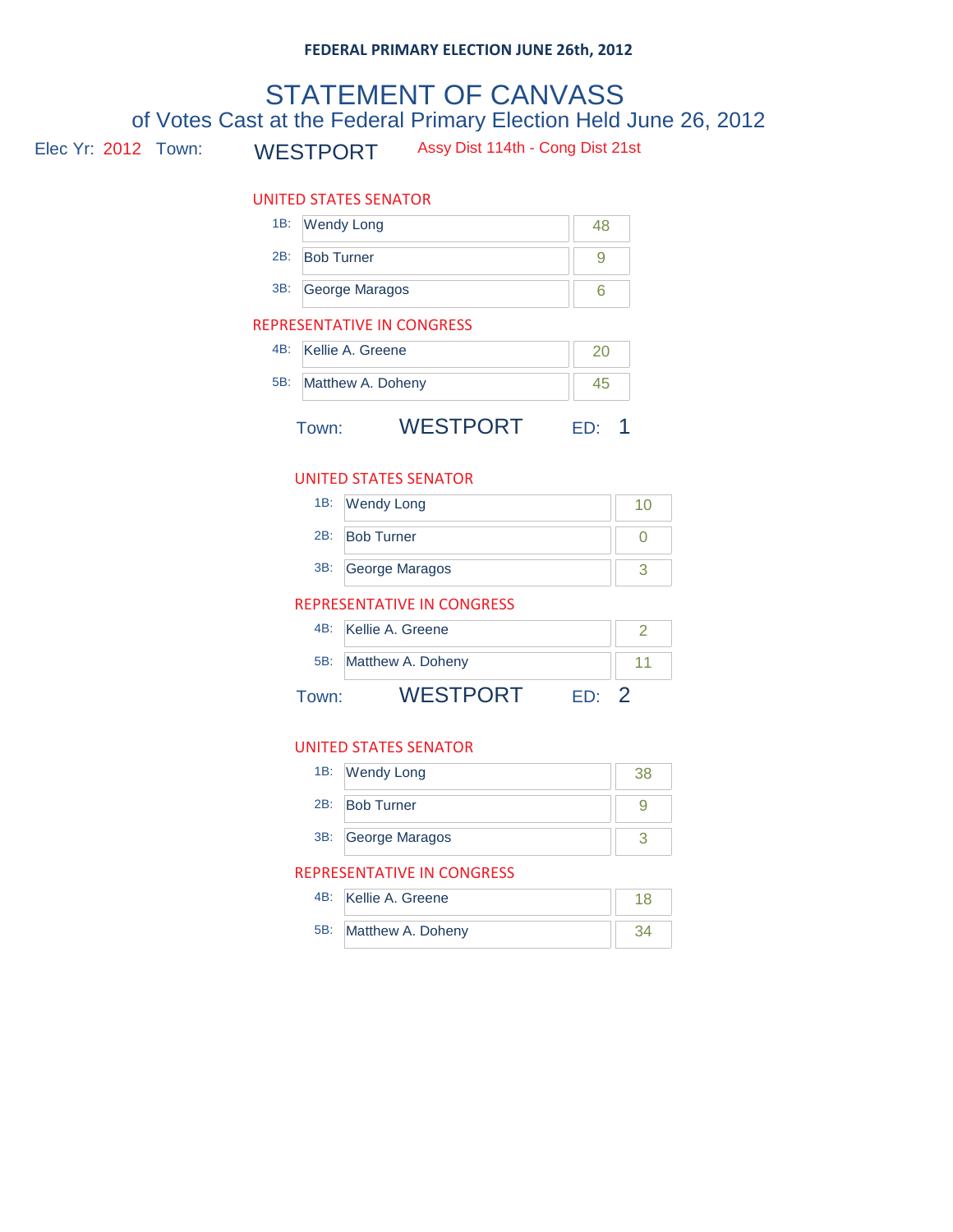# Elec Yr: 2012 Town: WILLSBORO Assy Dist 114th - Cong Dist 21st STATEMENT OF CANVASS of Votes Cast at the Federal Primary Election Held June 26, 2012 UNITED STATES SENATOR 1B: Wendy Long 30 2B: Bob Turner 13 3B: George Maragos 1999 4B: Kellie A. Greene 12 REPRESENTATIVE IN CONGRESS 5B: Matthew A. Doheny 26 Town: WILLSBORO ED: 1

#### UNITED STATES SENATOR

| 1B: Wendy Long     |  |
|--------------------|--|
| 2B: Bob Turner     |  |
| 3B: George Maragos |  |
|                    |  |

#### REPRESENTATIVE IN CONGRESS

|       | 4B: Kellie A. Greene  |     |  |
|-------|-----------------------|-----|--|
|       | 5B: Matthew A. Doheny |     |  |
| Town: | <b>WILLSBORO</b>      | FD. |  |

#### UNITED STATES SENATOR

| 1B: Wendy Long     |  |
|--------------------|--|
| 2B: Bob Turner     |  |
| 3B: George Maragos |  |

| 4B: Kellie A. Greene  |  |
|-----------------------|--|
| 5B: Matthew A. Doheny |  |